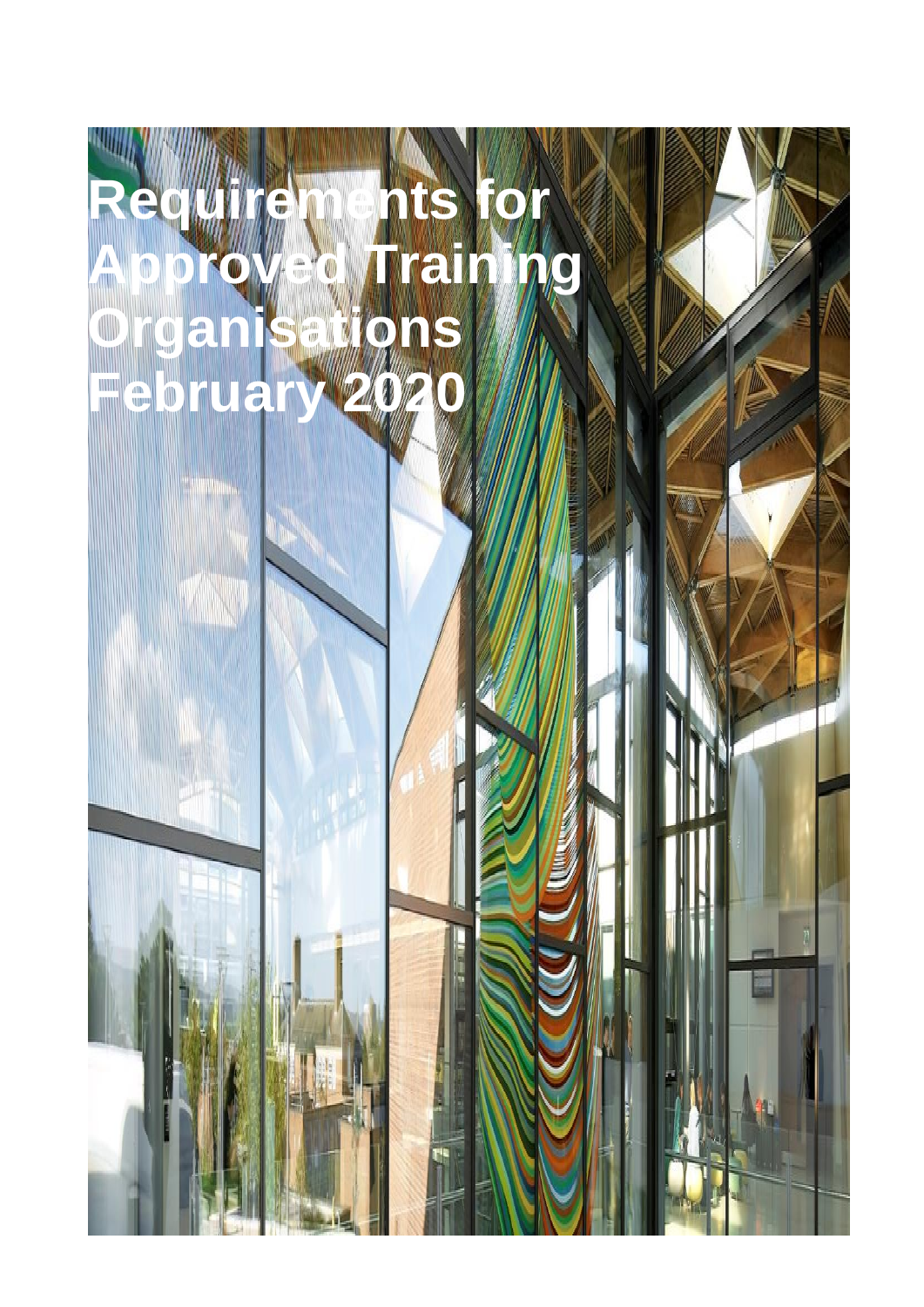Published by CITB, Bircham Newton, King's Lynn, Norfolk PE31 6RH

#### **© Construction Industry Training Board 2017**

First published November 2017 Revised January 2018, June 2018, December 2018, February 2020

CITB is registered as a charity in England and Wales (Reg No 264289) and in Scotland (Reg No SC044875)

CITB has made every effort to ensure that the information contained within this publication is accurate. This pack has been prepared as a downloadable resource. It may be freely printed without further permission from CITB on the condition that it is used solely within the purchasing organisation and is not used for profit or gain.

\_\_\_\_\_\_\_\_\_\_\_\_\_\_\_\_\_\_\_\_\_\_\_\_\_\_\_\_\_\_\_\_\_\_\_\_\_\_\_\_\_\_\_\_\_\_\_\_\_\_\_\_\_\_\_\_\_\_\_\_\_\_\_\_\_\_\_\_\_\_\_\_\_\_\_\_\_\_\_\_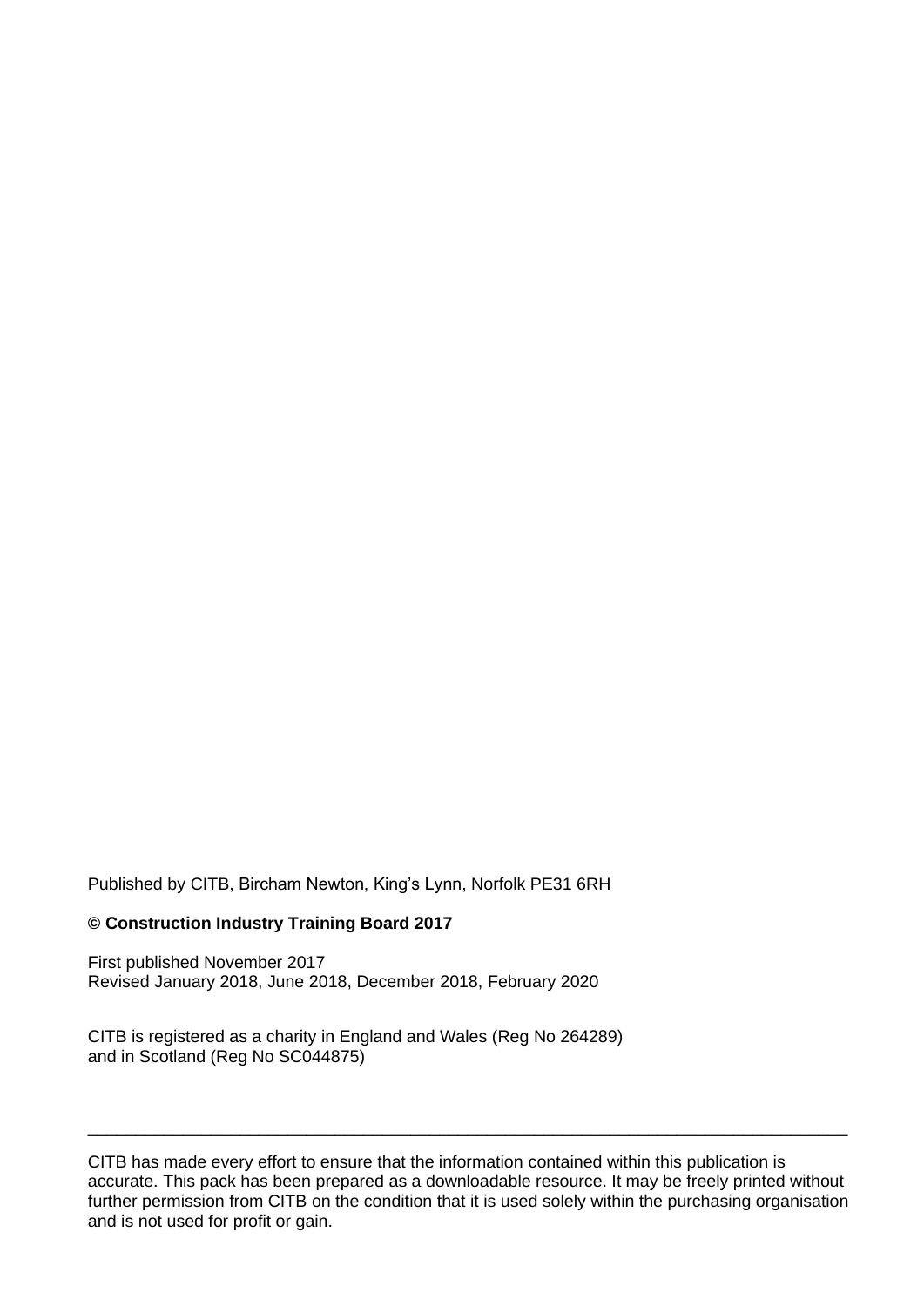# **Contents**

| Appendix 1 - Approved Training Organisation approval criteria |  |
|---------------------------------------------------------------|--|
|                                                               |  |
|                                                               |  |
|                                                               |  |
|                                                               |  |
| Records.                                                      |  |
|                                                               |  |
|                                                               |  |
|                                                               |  |
|                                                               |  |
|                                                               |  |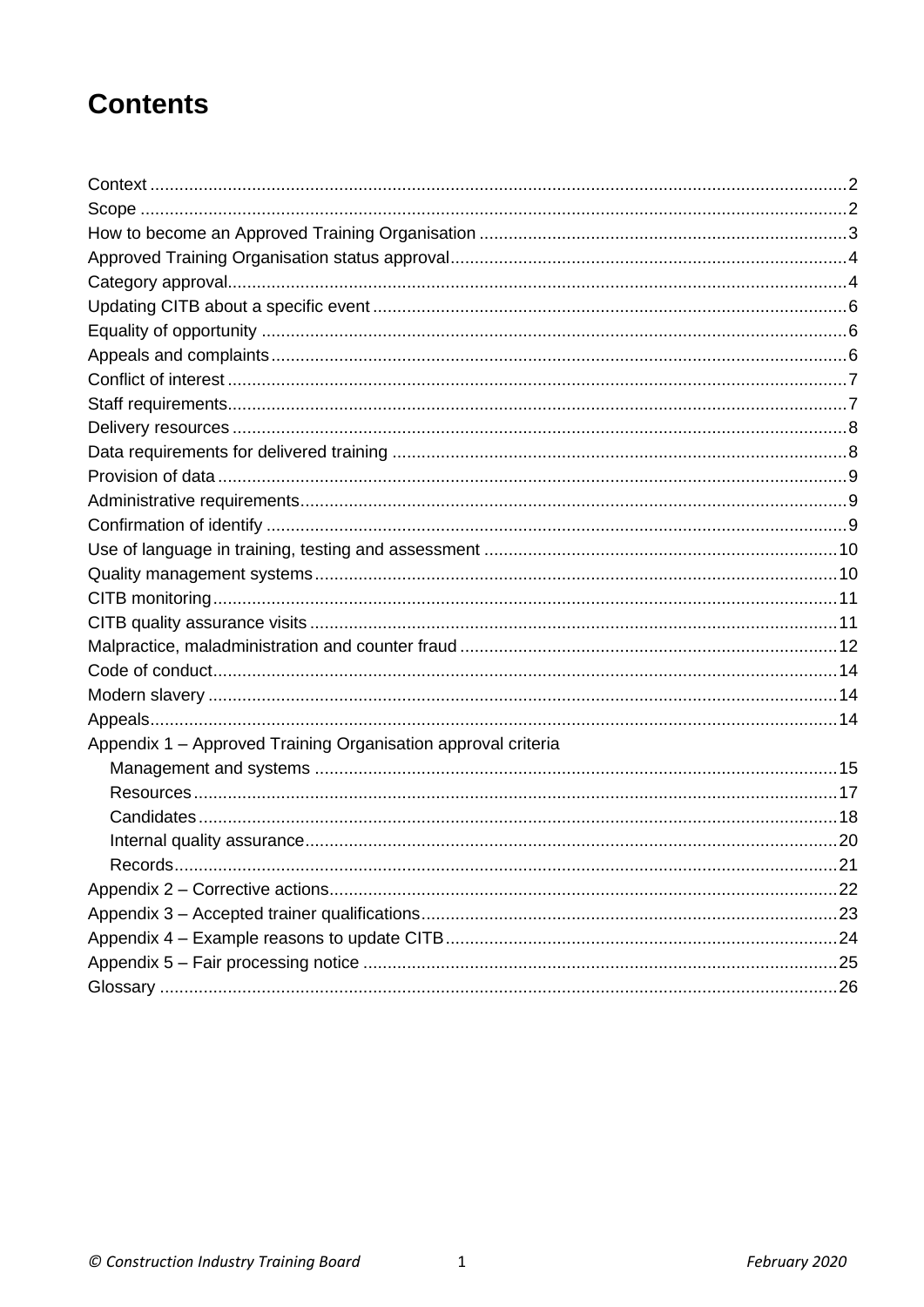## **Context**

At the heart of CITB is the need to focus on three industry priorities:

- careers
- standards and qualifications
- training and development.

One way in which we are achieving this is through the development of a new approach to how we support and fund training. This has led to the introduction of Approved Training Organisations (ATOs) to bring greater standardisation to industry training and increase the transferability of skills between employers.

#### **The principle aims of the new approach are to:**

- reduce duplication in the delivery of training
- eliminate duplication of grants for training
- enable CITB to direct grants to priority areas
- provide CITB and, in turn, industry with valuable data about skills in the construction industry.

#### **We are achieving this in the following ways.**

- Creating training standards that employers and training providers can deliver against. This will bring the opportunity for greater clarity and consistency in construction training.
- Putting in place a directory where training courses that meet the requirements can be accessed by employers. This will enable industry to locate the training it needs and make informed decisions about who to use.
- Quality assuring the delivery of training so that industry can be confident that the training provided to workers in construction meets the required standard.
- Putting in place a register of candidates' training achievements that will give visibility to the training that individual workers in the construction industry have completed. In turn, this should provide valuable information about the level of training and skill in our industry.
- Paying CITB grants directly to employers who book their workers onto training courses; payment will be made upon completion of training, as entered on to the register. By doing this we can remove duplication and direct our funds towards training in areas that are a priority to industry.

### **Scope**

- Approved Training Organisation standard terms and conditions.
- Scheme rules for CITB products.
- Construction Training Register and Construction Training Directory user guides.
- CITB equality of opportunity policy.
- CITB appeal policy.
- CITB invigilation policy.
- CITB conflict of interest policy.
- Modern slavery policy.
- CITB Grant scheme rules.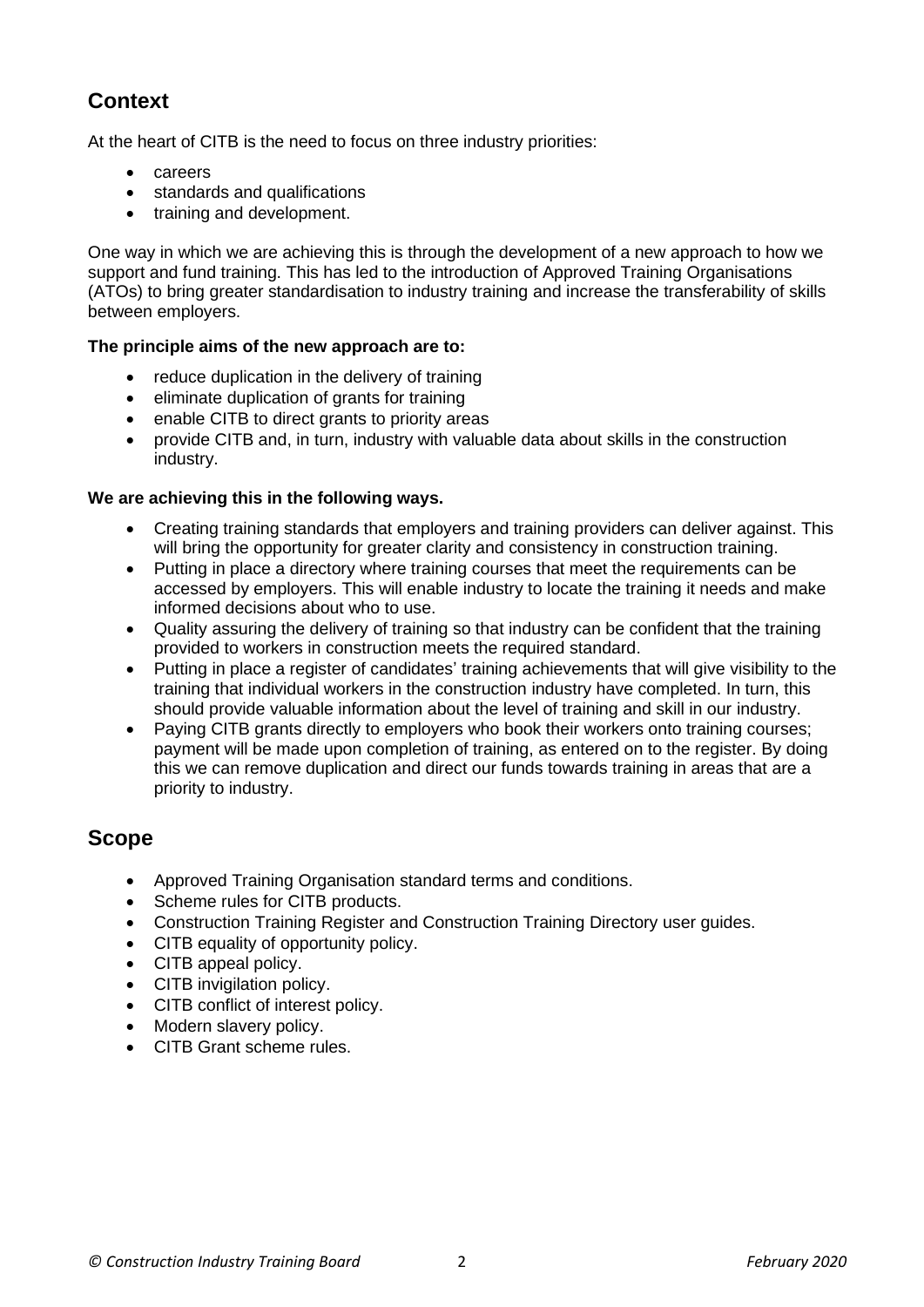## **How to become an Approved Training Organisation**

- **1.** Your approval will allow you to operate throughout Great Britain, as defined within the standard terms and conditions of your contract with CITB. By applying to be an Approved Training Organisation you accept this document (or any subsequent revisions to this document(s), as may be notified to you by CITB from time to time) and agree to operate to the Approved Training Organisation approval criteria (Appendix 1) and Approved Training Organisation corrective actions (Appendix 2).
- **2.** Approved Training Organisation approval is subject to there being sufficient management experience required to support the delivery of courses that have been accepted by CITB for the Construction Training Directory and Construction Training Register.
- **3.** Prior to the delivery of any short duration course or qualification recognised for the purpose of the Construction Training Register, you must become an Approved Training Organisation for the appropriate category (Assured, CITB products and/or Recognised).
- **4.** If your organisation has a partnership arrangement with another organisation, the roles, responsibilities and accountabilities for each organisation must be clearly documented. This needs to include responsibility for quality management, training and administration of the approved courses. You must also demonstrate how communication between the different organisations is maintained. CITB will not accept sub-contracting of the Approved Training Organisation quality assurance operation. This is to ensure, where specialists are used to supplement delivery, there are control measures in place to maintain the quality of delivery.
- **5.** CITB will provide you with appropriate guidance and support to enable you to meet the requirements to become an Approved Training Organisation and to minimise unnecessary bureaucracy in the process. Further support is available through CITB's quality assurance team, based throughout Great Britain.
- **6.** There are two elements to the approval process. First, you will need to be able to demonstrate how your organisation meets the Approved Training Organisation approval criteria (defined in Appendix 1). Second, you will need to demonstrate how your organisation's products meet the published short duration standard (for the assured category). For CITB products you will complete the standard application for the specific product.
- **7.** If you are offering products that are quality assured through a third party awarding organisation, CITB will offer you the opportunity to become a CITB Approved Training Organisation in order to gain access to the Construction Training Register and Construction Training Directory. CITB will gain assurance through the third party's quality arrangements. CITB will check this from time to time and require you to notify us when you have cause to believe that you will not be compliant, or if you receive a report from the third party awarding organisation issuing a suspension or restrictive action.
- **8.** The approval process is linked to the category of product you are requesting Assured, CITB products or Recognised.
- **9.** Prospective companies or individuals wishing to become a CITB Approved Training Organisation, and wishing to deliver one or more of the product categories, are required to complete the application process. This can be found on the CITB website, [www.citb.co.uk.](http://www.citb.co.uk/) By completing the application you are agreeing to the requirements detailed in Appendix 1 and the need to supply information upon request to CITB. Additionally, the application process includes permission for CITB to carry out a credit search on your organisation and confirms that you are applying for a credit account with CITB. It is important that the required information is provided in full to allow the process to be completed in a timely manner.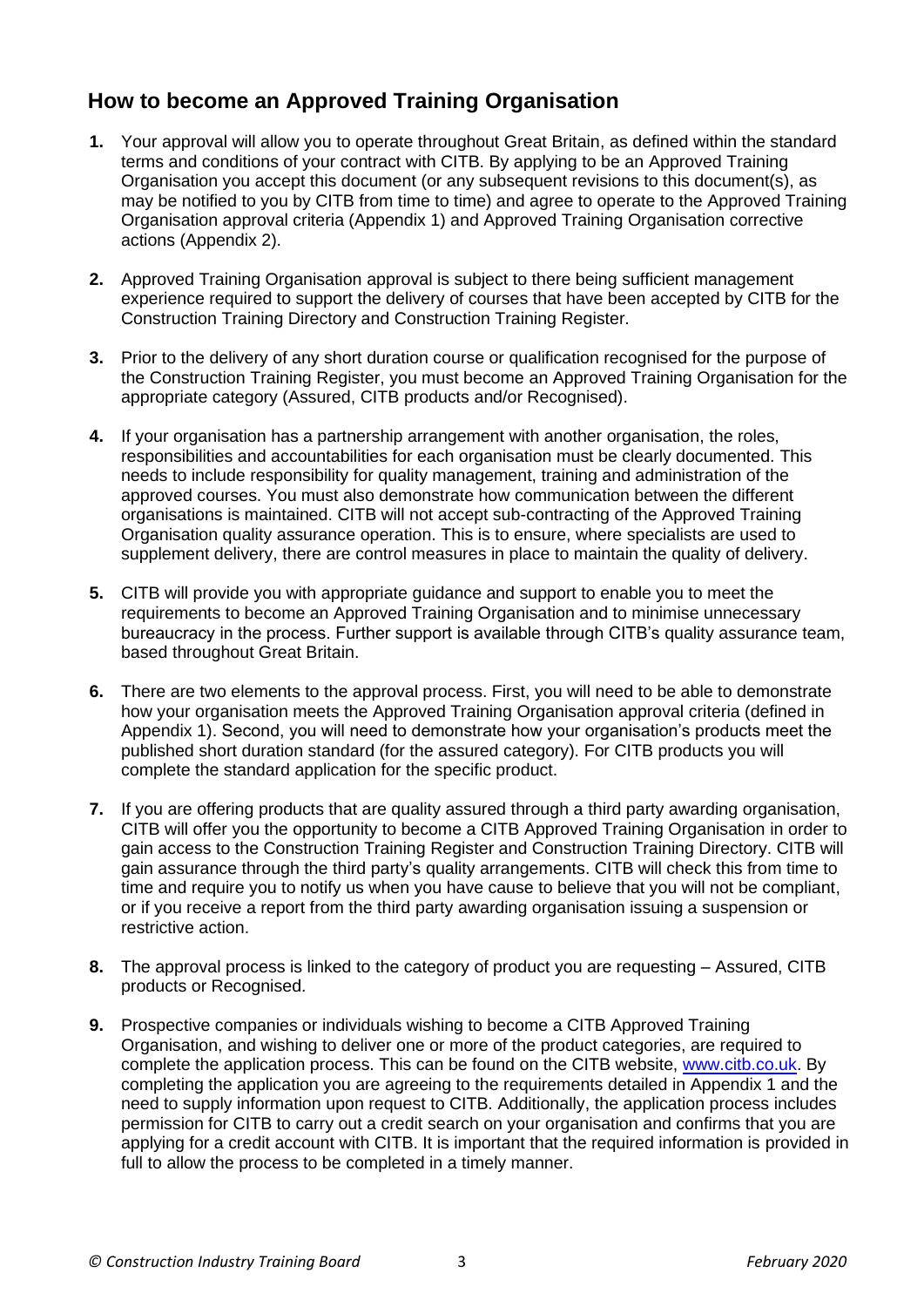- **10.** For Approved Training Organisation status approval, the following information is required.
	- Approved Training Organisation authorised representative.
	- Company or organisational name.
	- Company House or Registered Charity Number.
	- Company address.
	- Contact details, including email and telephone number.
	- CITB Company Levy Registration Number (as applicable).
	- Accounts department contact, including email and telephone number.
	- Category of standards being requested (Assured, CITB products or Recognised).
	- Super User information.
- **11.** Incomplete or inaccurate applications will be returned unprocessed until the full and correct information is received. Information will be held for 30 days, at which point the application will be closed.
- **12.** You will also be asked to confirm that the Approved Training Organisation, its staff and/or agents that will be involved in the Approved Training Organisations management, delivery and/or administration have not been investigated for any malpractice, maladministration and/or fraud in relation to a regulated qualification or unregulated training courses.

### **Approved Training Organisation status approval**

#### **Approval**

**13.** You will be approved once you have demonstrated, to the reasonable opinion of CITB, that you have successfully met the requirements detailed in the contract pack. In addition, you will have demonstrated a robust quality management system by supplying all requested information. Access will be provided to the Construction Training Directory and the Construction Training Register at this stage. Your course details will not appear in the Directory until successful completion of the selected product category approval (Assured, CITB products, Recognised).

#### **Summary approval**

**14.** This will be issued where there are minor updates required that, in the reasonable opinion of CITB, do not present a risk to Approved Training Organisation status and can be remedied within the first 30 days of approval. Access to the Construction Training Directory and Construction Training Register will be provided. Failure to meet the actions set and agreed within the prescribed timescale will result in the Approved Training Organisation's approval status and access to the Construction Training Directory and Construction Training Register being suspended or removed.

#### **Action plan**

**15.** This will be issued where, in the reasonable opinion of CITB, the approval requirements have not been met by the Approved Training Organisation. You will receive a written action plan that will give clear guidance and a realistic timescale for the actions to be completed. You will not be approved during this period and, as a result, you will not have access to the Construction Training Directory or the Construction Training Register.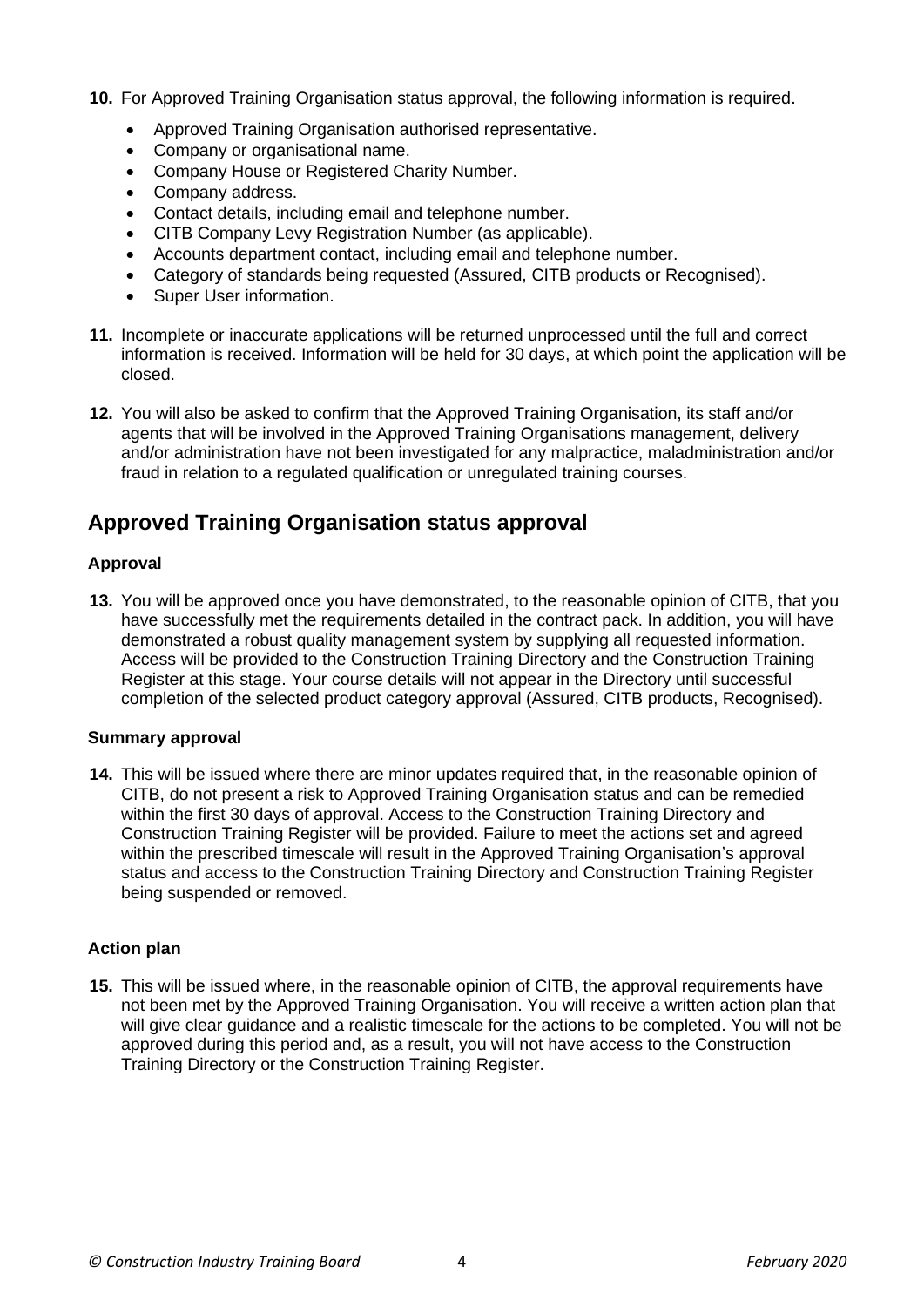## **Category approval**

### **Assured**

- **16.** If you wish to deliver your own training course, you will be required to submit a self-assessment detailing how your course meets the published short duration standard, along with any supporting evidence. This could include lesson plans, schemes of work or presentations and notes. Once you have completed the self-assessment and have gathered the supplementary evidence, you will be required to upload these to the Construction Training Directory.
- **17.** The submitted self-assessments and supplementary evidence will then be subject to a quality assurance intervention by a member of the CITB quality assurance team. CITB will select self-assessment submissions to sample as part of the approval process. CITB will use the sample to gain an assurance of the Approved Training Organisation approach. If the standard requires a visit to assure further requirements, this will be arranged with the Approved Training Organisation's named contact.
- **18.** CITB will highlight the courses that have been reviewed as part of the approval sample and will assure other courses based on the findings of the reviewed courses.
- **19.** Following the required CITB quality assurance intervention (visit and/or desk-based sampling), formal feedback will be provided. The outcomes will be as listed for the Approved Training Organisation approval process (Approval/Summary, Approval/Action Plan). Please refer to paragraphs 12, 13 and 14 for further clarification of these outcomes.
- **20.** If the training course you wish to deliver is listed as a grant funded option (course title listed) but has no industry approved standard at the time of application, the self-assessment process is not required. The opportunity will exist for you to add your course details to the Construction Training Directory for publication. Once an agreed industry short duration standard is published, you will be notified and must complete the course self-assessment within 30 days of notification to maintain your status for that course on the Construction Training Directory. The self-assessment will be available in the Construction Training Directory for your completion.
- **21.** E-learning and e-assessment is only permitted if the standard explicitly details that this is an appropriate media for delivery. This includes blended learning as well as courses delivered solely by e-learning and e-assessment.

### **CITB products**

**22.** These courses are designed, developed, owned and maintained by CITB, i.e. Site Safety Plus, Construction Plant Competence Scheme and health, safety and environment testing. These products have their own scheme requirements. Information on these products and how to become approved to deliver them can be accessed via the CITB website at [www.citb.co.uk](http://www.citb.co.uk/). As a result, there is a supplementary application process for approval.

#### **Recognised products**

- **23.** CITB will recognise a range of qualifications accredited by awarding organisations and other third party awarding organisations or bodies. Full details can be found in the Construction Training Directory.
- **24.** The approval for this product category requires the Approved Training Organisation to supply confirmation of approval (centre approval and scheme approval) with the related third party awarding organisation or body. In most cases this will be an approval certificate provided by the third party awarding organisation or body, listing the routes, qualifications and categories they are approved to deliver. In addition, a copy of the most recent external quality assurance monitoring report will be required, relating to the qualifications and/or schemes that you wish to be approved for.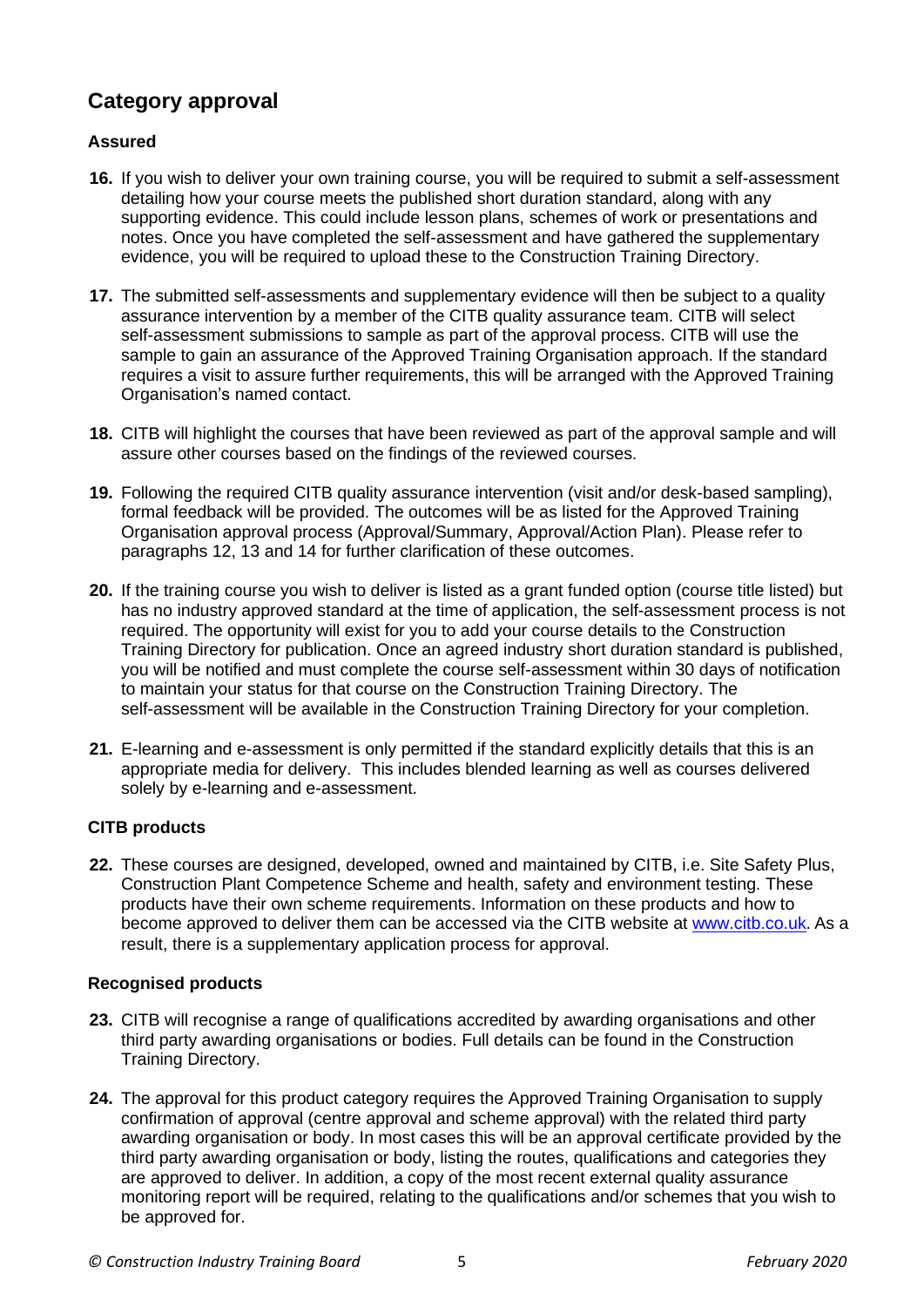- **25.** This information will be reviewed by CITB's quality assurance team. Approval will be subject to the required third party documentation being supplied by you. As part of the quality assurance checks, CITB may confirm the accuracy of documentation with the issuing organisation.
- **26.** E-learning and e-assessment is only permitted if the standard explicitly details that this is an appropriate media for delivery. This includes blended learning as well as courses delivered solely by e-learning and e-assessment.

#### **Adding an additional course or category**

- **27.** You can increase your portfolio on the Construction Training Directory as your business develops. You will be able to add courses within the assured and recognised categories without applications or cost if you already hold that category approval. You will need to complete a self-assessment and/or upload supplementary evidence to the Construction Training Directory prior to the delivery. CITB will confirm receipt and when you can commence delivery.
- **28.** If you wish to add a CITB product to your approval, you will be required to complete an application for the specific product. This application will follow the scheme requirements, as detailed for each CITB product.

### **Updating CITB about a specific event**

- **29.** As an Approved Training Organisation you have a requirement to make CITB aware if you have cause to believe that there has been any change in circumstances that could affect your approval status and/or delivery of any approved category. Examples of possible reasons for notification can be found in Appendix 4.
- **30.** Notifications and updates can be made by emailing [quality.assurance@citb.co.uk.](mailto:quality.assurance@citb.co.uk) If you are unsure if the change is specific to your approval, please contact CITB's quality assurance team to confirm and/or gain guidance. Failure to notify CITB immediately of a change could result in the suspension of your Approved Training Organisation. CITB will investigate all sources of information supplied by any third party that relates to approval and delivery of courses by Approved Training Organisations.

## **Equality of opportunity**

*CITB has a policy of equality of opportunity and diversity that aligns with the Equality Act and secondary legislation. CITB's policy on equal opportunities can be found on our website*  [www.citb.co.uk](http://www.citb.co.uk/)*.*

#### **Assured and CITB products**

- **31.** CITB requires all Approved Training Organisations to have an Equal Opportunities policy and to offer a documented reasonable adjustment or special consideration policy to ensure all candidates have an equal chance of achieving their learning outcome.
- **32.** Approved Training Organisations must document all requests for reasonable adjustments and/or special considerations and demonstrate how they have been applied, or the rationale for refusal.

#### **Recognised products**

**33.** For recognised products, the third party awarding organisation or body requirements for reasonable adjustments must be followed.

### **Appeals and complaints**

**34.** You must be able to demonstrate that you have an up to date appeals and complaints policy and procedure for individuals to appeal against training and/or certification decisions. This must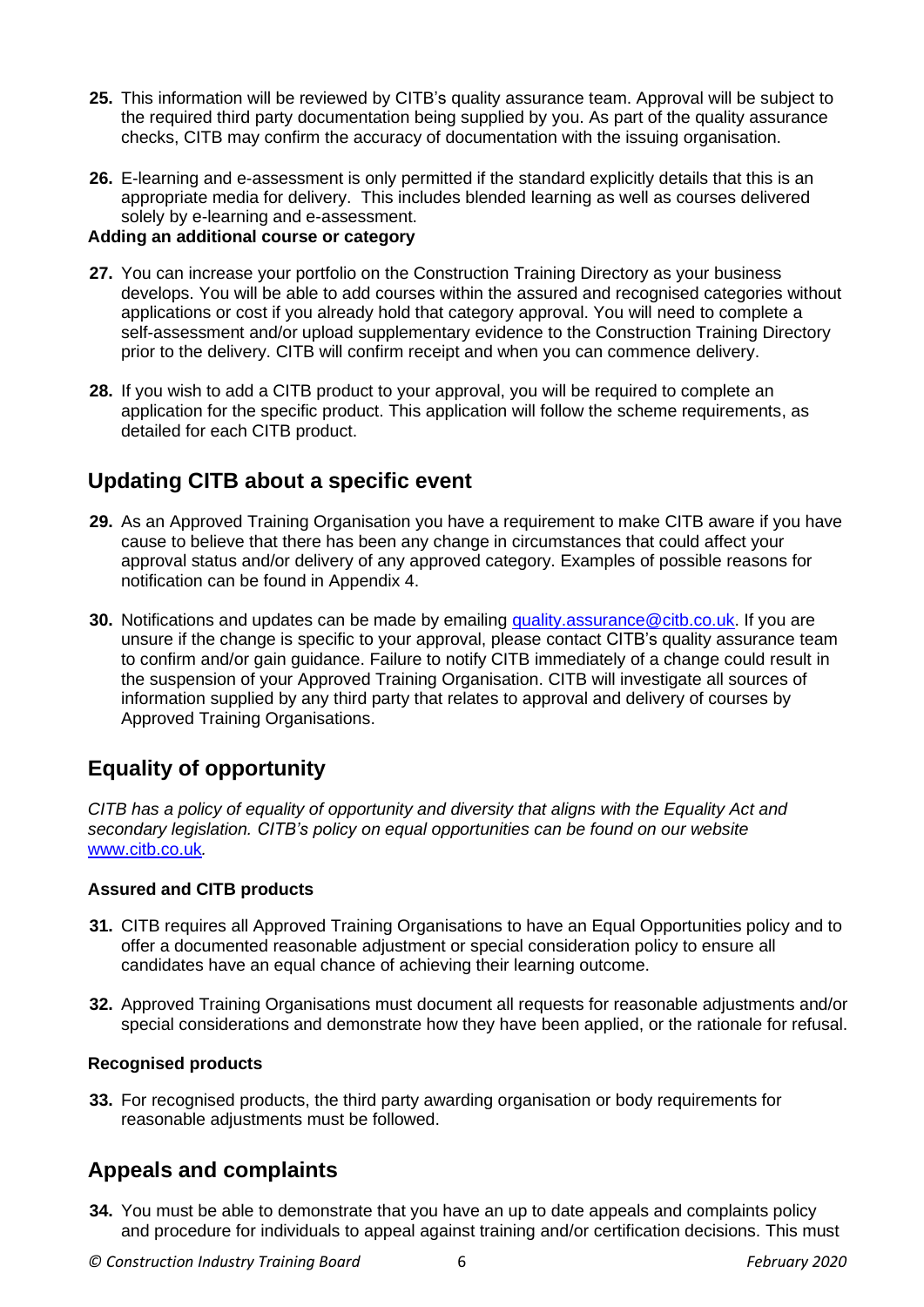be freely available to candidates without the need for request. The policy and procedure must detail the required steps to be taken and differentiate between an appeal and a complaint.

**35.** You must be able to demonstrate how this is being formally communicated to all individuals who undertake training, as part of your Approved Training Organisation approval. The procedure must have a formal process with documented timescales and there must be an opportunity for escalation if the appeal is not resolved. All appeals must be formally acknowledged upon receipt and conclusions formally communicated at the close of appeal to all those involved.

#### **Recognised**

**36.** For the recognised category, the appeals process for the third party awarding organisation or body must be followed, with CITB's involvement being limited to situations where the approval status of the Approved Training Organisation may be affected. Where there is not a third party awarding organisation or body requirement, you must adopt the approach detailed in paragraphs 33 and 34.

### **Conflict of interest**

*A conflict of interest or perceived conflict can be defined as a situation in which a person has private or personal interest sufficient to appear to influence the objective exercise of his/her official duties.*

**37.** CITB requires all Approved Training Organisations to have processes to recognise and mitigate. wherever possible, conflicts of interest. CITB also recognises that some conflicts of interest will be unavoidable, particularly in the case of Approved Training Organisations that are employers who deliver in-house training. In such situations it is expected that reasonable and proportionate action will be taken to demonstrate that the potential for conflicts of interest to arise has been recognised, with steps taken to mitigate (for example, separation of delivery from administration or certification processes and quality assurance monitoring being undertaken by individuals who are not directly involved in delivery). These will need to be identified and documented as part of the initial Approved Training Organisation approval.

### **Staff requirements**

#### **Trainers for assured categories**

**38.** You are responsible for appointing appropriately qualified and competent staff who meet the specific requirements of the short duration standard that your course has been mapped against (refer to Appendix 3 for guidance). As good practice, opportunities for continuous professional development need to be provided to allow training staff to keep up to date. A record of continuous professional development should be kept (for example, industry or training best practice and subject matter). Evidence of how a decision on trainer suitability was reached, along with any relevant due diligence checks, must be made available to CITB upon request.

#### **Trainers for recognised categories**

- **39.** You must be able to demonstrate, through your third party awarding organisation's quality assurance, that you meet all the requirements for staff to deliver training. This could be demonstrated by an external quality assurance report or approval letter for the third party awarding organisation or body.
- **40.** It is understood that this information will be in various formats depending on the category of approval and/or standard being delivered. For the recognised category, confirmation that the relevant checks have occurred by the appropriate third party body are sufficient if needed by CITB.

#### **Trainers for CITB products**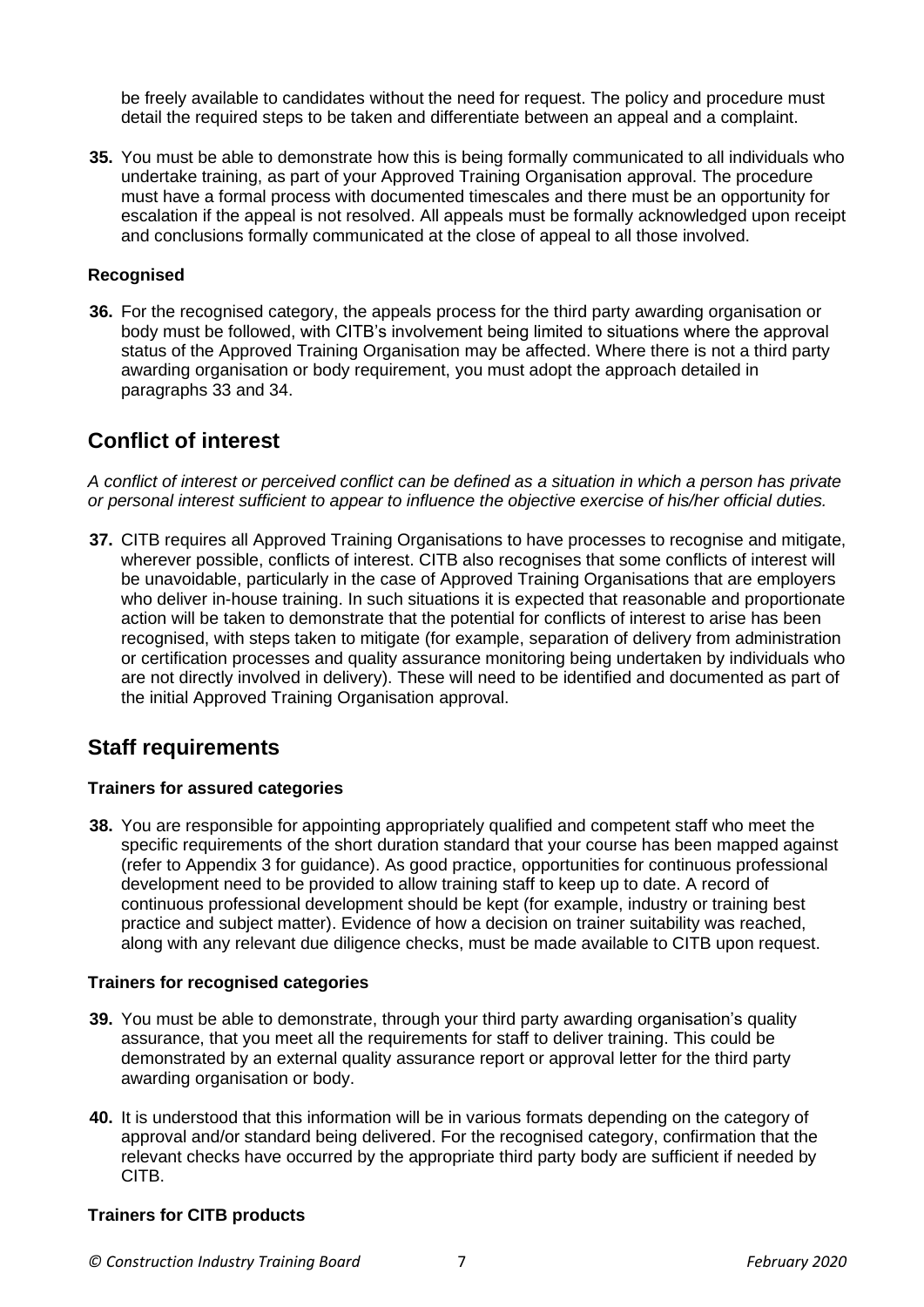**41.** You must meet the requirements set out in the relevant scheme rules. Products in this category include Construction Plant Competence Scheme and Site Safety.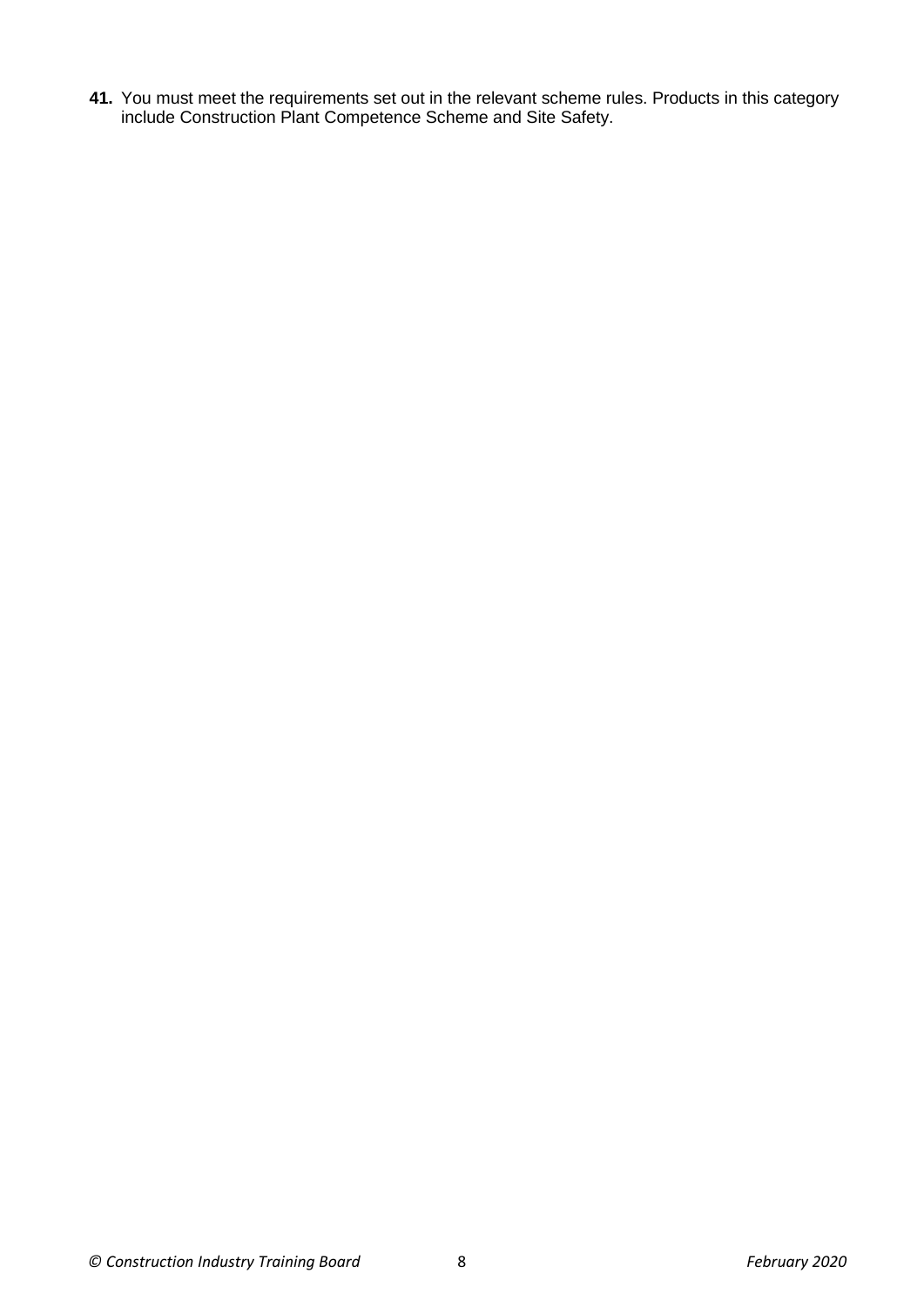#### **Quality monitoring staff**

- **42.** You are responsible for appointing appropriately qualified and competent staff to carry out quality monitoring and the management of your quality management system. It is expected that staff undertaking this role will have necessary subject knowledge to aid decision making and maintain a high standard of delivery. In addition, those staff must be familiar with the content of this document and keep up to date with any changes that occur.
- **43.** The Approved Training Organisation must have a quality management system that details how the quality of delivery and supporting processes, including administration, course feedback, accuracy and quality of delivery, will be monitored. This will include the accuracy of the Construction Training Directory and Construction Training Register uploads.

#### **Recognised**

**44.** For recognised products, it is accepted that the third party organisation or body will check these requirements. Access to external quality reports will be sufficient to demonstrate ongoing performance. You will, however, be monitored by CITB for the accuracy of the information uploaded to the Construction Training Directory and Construction Training Register.

### **Delivery resources**

**45.** You must have adequate resources for the delivery of training, and all resources provided for use in the training must be fit for purpose, taking into account the environment being used for delivery. Any requirements listed in the short duration standard (Assured product) or scheme rules (CITB product) are mandatory.

### **Data requirements for delivered training**

- **46.** You must have and maintain a reliable and auditable system of the training, testing and/or assessment delivered, along with any quality assurance, for a minimum period of three years. This information could be used to substantiate any claims and/or resolve any appeals during the three year period. The records will form part of the quality assurance checks and be used to audit the data entries on the Construction Training Directory and the Construction Training Register.
- **47.** The following information must be made available to CITB upon request, listing all individuals who have completed training, testing and/or assessment.

#### **Candidate details**

- Confirmation of identification.
- Employer's name, address and contact details, including telephone number.
- Employee's Levy number (as applicable).
- Trainer's (or trainers') name(s).
- Quality assurance person's name.
- Consent to use personal data on the Construction Training Register.

#### **Individual training records**

- Name of training course delivered, including date, location, and trainer or tester.
- Candidate and employer feedback (as applicable).

#### **Records of quality monitoring activity**

- Quality policy and plan of monitoring activity (audit schedule, if applicable).
- Quality monitoring activity details, including who, what and when (for example, audits).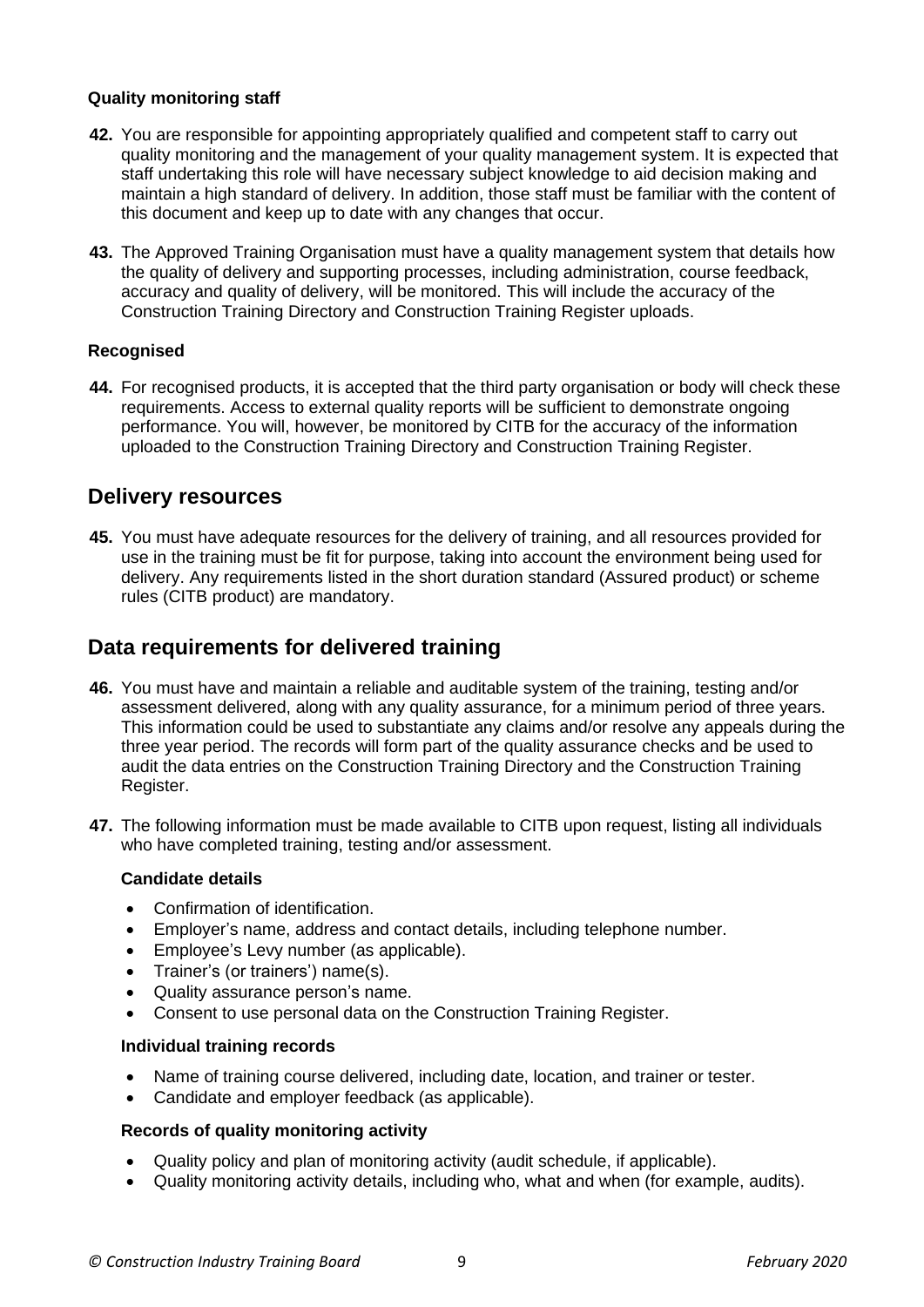### **Provision of data**

- **48.** You must use this exact wording (*Fair Processing Notice Appendix 5*), when inducting candidates on to course(s), relating to the use of their personal data for the Construction Training Register. This information includes how the candidate can apply to have their data unpublished from the register. The Fair Processing notice also explains the benefits to candidates of having their data included on the Construction Training Register.
- **49.** You will be required to have documented procedures in place that will facilitate the audit of paragraph 47. Failure to keep accurate records could result in suspension and/or termination of the Approved Training Organisation.
- **50.** The Construction Training Register will require you to confirm that you have met the requirement detailed in paragraph 47

### **Administrative requirements**

#### **All product categories**

- **51.** As an Approved Training Organisation you will be required to update the Construction Training Register. This must be completed accurately and within 10 working days, and will be measured as part of the quality assurance arrangements. Access to the register can be found at [www.citb.co.uk.](http://www.my.citb.co.uk/) All information must be accurately uploaded to avoid delays in corresponding grant payments to employers (where applicable). Failure to complete this in a timely manner will result in increased interventions by CITB and this could affect your ongoing approval. The use of the Construction Training Register must follow the user guides and any additional requirements provided by CITB. *For CITB products the upload will be made from existing systems ('Awards Online' and 'CPCS On') and therefore there is no requirement to duplicate the upload.*
- **52.** Access to the Construction Training Register and the Construction Training Directory is administered by a user name and password system, linked to designated staff within the Approved Training Organisation, relevant to their roles. As a result, staff must be made aware of their responsibilities for their user name and password, including confidentiality. Passwords must not be shared between staff, and inappropriate use will constitute maladministration and/or fraud.

#### **Recognised**

**53.** For recognised products, achievement data must only be submitted to the Construction Training Directory once certification has been confirmed and received from the third party awarding organisation or body. Internal quality monitoring completion dates must not be used. CITB will use the certification date as the point in time when auditing the system uploads.

## **Confirmation of identity**

- **54.** You must carry out appropriate checks to confirm the identity of candidates undertaking training, testing and assessment.
- **55.** Where an Approved Training Organisation is delivering to its own staff (for example, in-house training) and if confirmation of identity is already held as part of the routine recruitment and right to work, further information is not required. This information must be available for CITB audit purposes, if requested.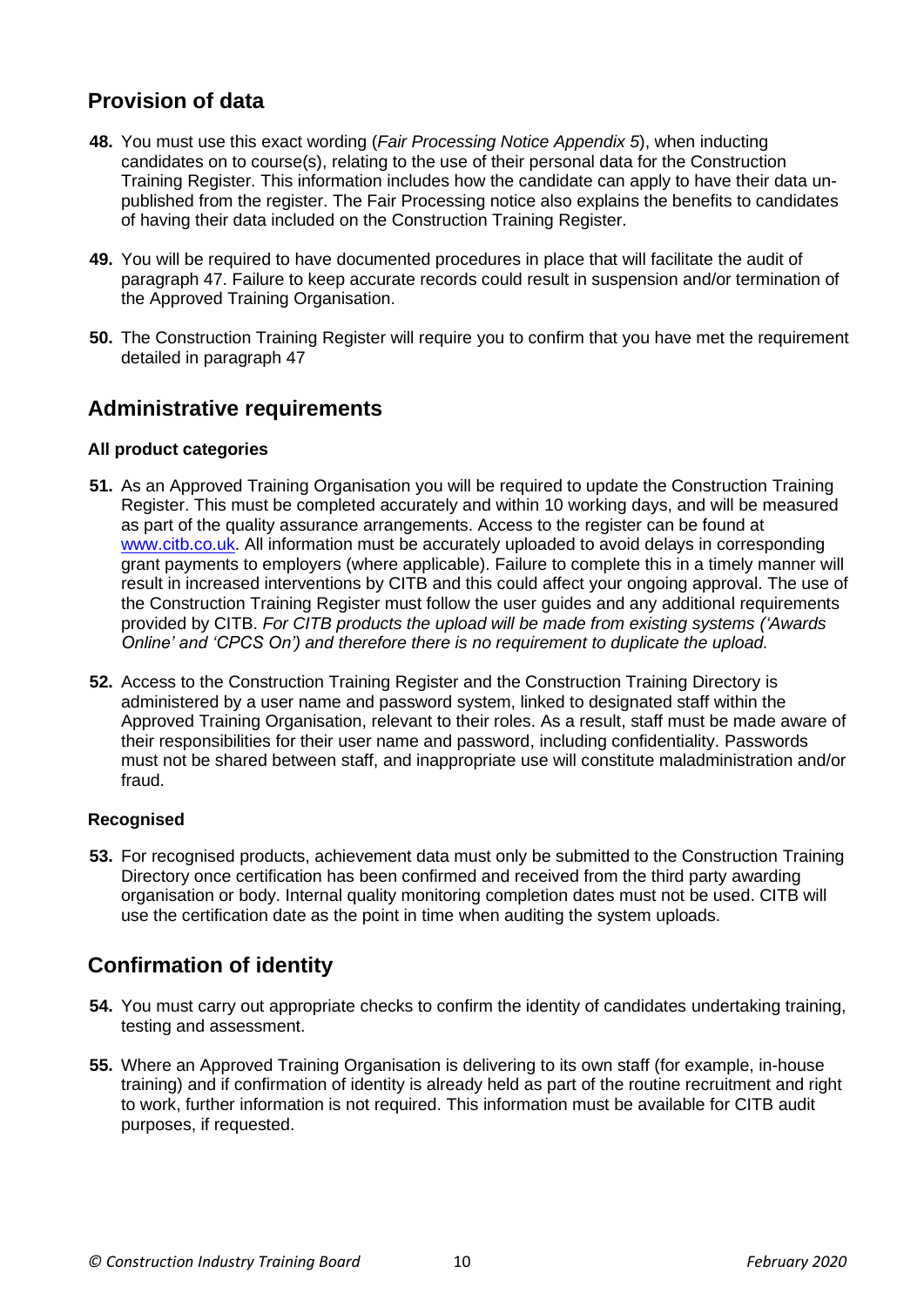### **Use of language in training, testing and assessment**

**56.** All training, testing and assessment must be delivered in English, Welsh or Irish, unless another language is specifically detailed in the training standard or scheme specific guidance.

### **Quality management systems**

#### **Assured products**

- **57.** Delivery of the assured product does not require internal verification, as is the case in many regulated qualifications (such as NVQs). Unless the standard requires specific qualifications and expertise, there is no requirement for your quality assurance staff to hold a verification qualification. The requirements for quality assurance are as follows.
	- Providing the relevant levels of quality monitoring to support the delivery of the training course, as required by the training standard. This will include, but not be limited to, checks that submitted self-assessments are being followed by training staff, checks on the use of the Construction Training Directory and the Construction Training Register by staff, and evaluation of candidate feedback.
	- Providing support, training and continuous development to trainers to ensure consistency of approach and delivery to the agreed standards.
	- Keeping formal, documented records of quality monitoring activity that supports the delivery of the training courses, including, but not limited to, feedback reports, quality monitoring plans and strategies.
	- Maintaining continuous professional development records detailing the activity undertaken by the training delivery team.
	- Reporting to CITB when you have cause to believe the Approved Training Organisation has not been compliant with the contract (including the scheme rules or these requirements).
	- Notifying CITB immediately of any allegation of fraud, malpractice or maladministration.
	- Providing information to, and facilitating quality interventions from, authorised CITB quality assurance staff, as required.
	- Agreeing and implementing any actions, within timescales identified, as a result of CITB's quality interventions.
	- Checking that any formal testing requirements detailed in the standard are being followed.

### **CITB products**

- **58.** All CITB products have specific scheme requirements and guidance. These can be found on the CITB website at [www.citb.co.uk.](http://www.citb.co.uk/) Any internal quality arrangements required to be followed can be found within the scheme rules for the specific product.
- **59.** For recognised training and qualifications, third party awarding organisations will monitor processes relating to third party approval. This includes internal quality assurance. Refer to the relevant guidance supplied by the appropriate third party awarding organisation or body for specific guidance. CITB expects Approved Training Organisations to demonstrate best practice and compliance with the stated third part requirements.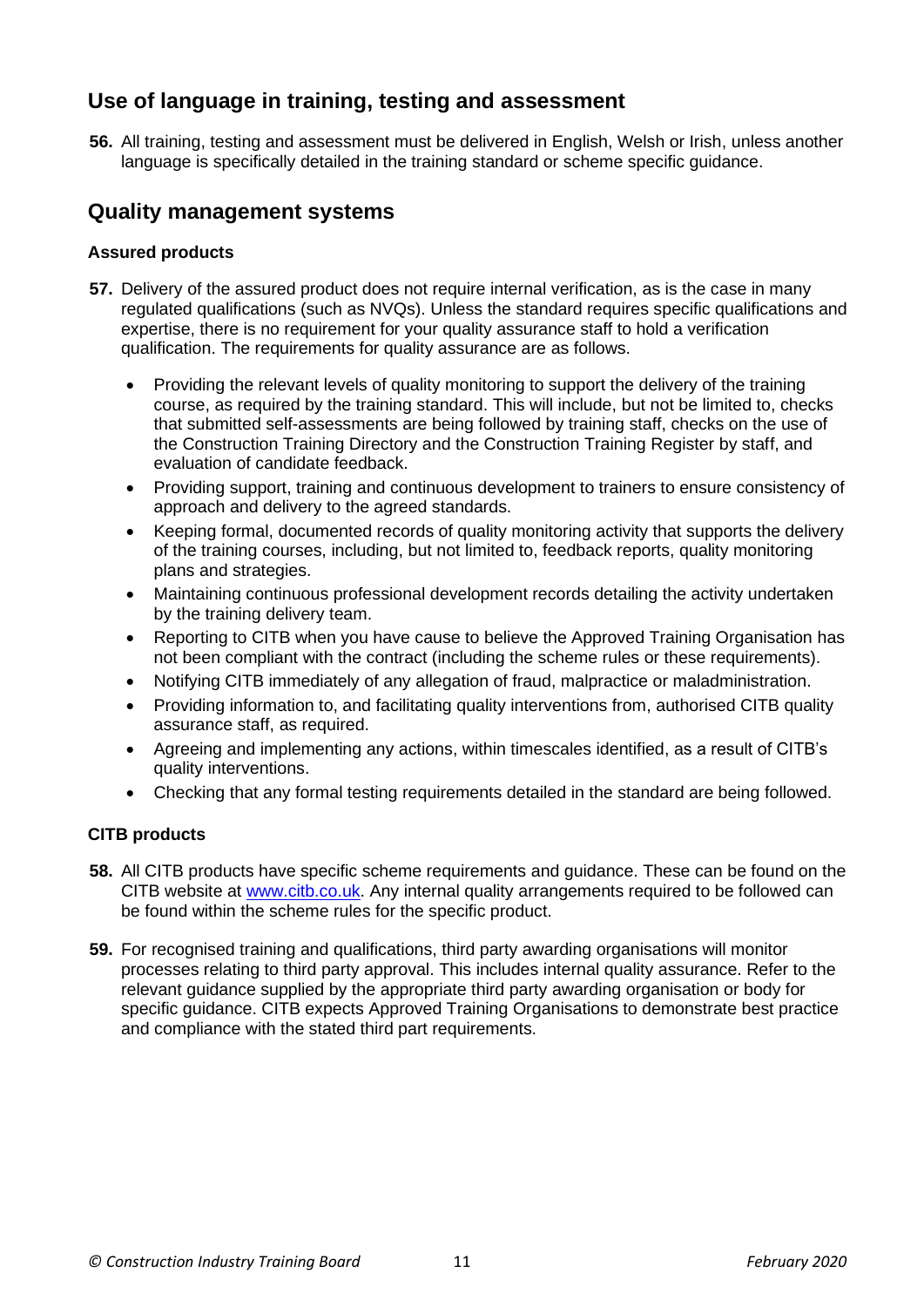## **CITB monitoring**

- **60.** All Approved Training Organisations will receive monitoring interventions from CITB to ensure consistency and quality of delivery and accuracy of data submission. These will involve one or more of the following activities.
	- Desk-based reviews of quality assurance training delivery records, including sampling of course information published on the Construction Training Directory.
	- Candidate and employer contact (phone or email) to gain independent feedback.
	- Quality assurance visits.
	- Centre self-assessments.

#### **Assured**

- **61.** Due diligence checks will be made by CITB at the Approved Training Organisation application stage, with guidance given where/if additional information is required.
- **62.** CITB will take a risk-based approach for the quality assurance of the Approved Training Organisations. This will include desk-based assurance, as well as physical visits by a CITB member of the team, at least once per year.

#### **Desk-based request and sample**

- **63.** CITB may request information from the Approved Training Organisation for a desk-based intervention. CITB will detail the timescales for any information to be supplied within the initial request.
- **64.** CITB will provide feedback on its review of the sampled records. This will be sufficiently detailed to enable you to take any relevant action. If you need to take action, the feedback will be in line with Appendices 1 and 2. This will help you to rectify any concerns identified. A further sample may be requested to demonstrate these requirements are being fully met. This feedback will be sent to the responsible officer at the Approved Training Organisation.
- **65.** CITB may suspend an Approved Training Organisation:
	- if information is not submitted for the required sample within the timescales provided, or
	- to meet any identified resultant action points following a CITB quality intervention.
- **66.** CITB may investigate any anomalies and/or carry out a site visit to gather information and view additional records as a result of an unsuccessful quality intervention. If CITB is not provided with access to the premises, people and records, CITB will suspend the Approved Training Organisation with immediate effect.

### **CITB quality assurance visits**

- **67.** Centre based visits will form part of the CITB quality assurance arrangements. These will be carried out to review training records (including completed provision of personal data requirements), and/or observe training delivery, and/or view facilities, where identified, as required, to review the arrangements for training delivery at the Approved Training Organisation. A visit will be carried out by a member of the CITB quality assurance staff.
- **68.** A member of the quality assurance team will make contact with you not fewer than 7 working days before the proposed visit date. This will be to confirm the arrangements for the visit.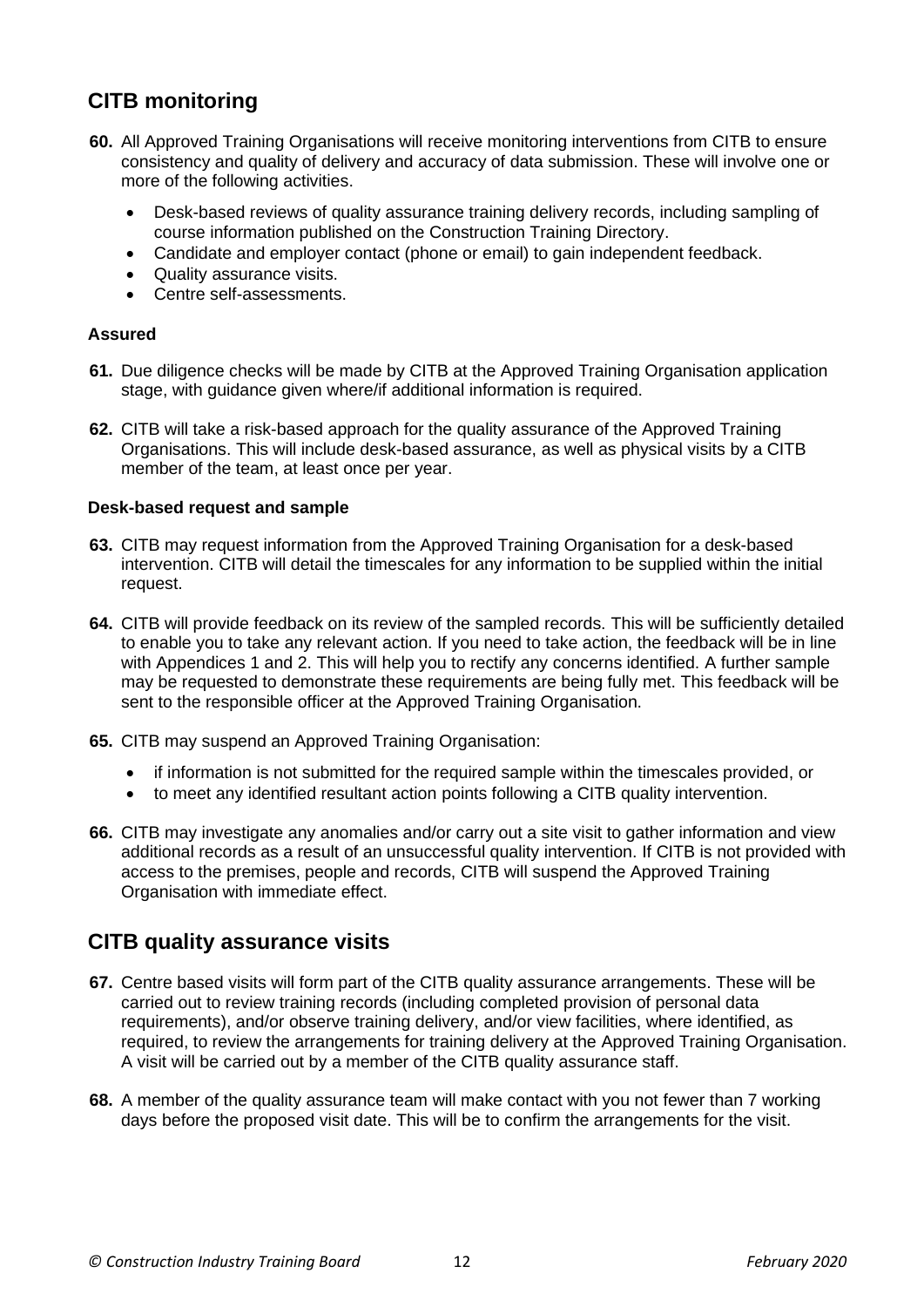- **69.** Once agreed, formal notification of the visit will be sent to the named contact. If, in the interim period, you wish to cancel this prearranged visit, you must be able to demonstrate a satisfactory reason for the cancellation request. Any cancellations made within seven working days of the planned visit will be charged at our standard daily rate, as detailed in the CITB fees list. The Approved Training Organisation approval status may also be suspended until the visit has been carried out.
- **70.** You will receive a formal notification of the outcome of the audit not more than 10 working days after the visit. This will be sufficiently detailed to rectify any concerns identified. CITB may carry out further visits to determine the completion of any identified action plan.
- **71.** CITB may, from time to time, undertake unannounced or short notice visits to minimise the risk of breaches in the provision of data requirements (paragraph 45) and/or unsubstantiated entries on to the Construction Training Register. If access is not provided to premises, people and records, CITB may immediately suspend the Approved Training Organisation.
- **72.** CITB may, from time to time, moderate reports completed by members of the quality assurance team and reduce or escalate their findings as part of our own quality assurance arrangements for CITB products.
- **73.** The quality assurance monitoring for CITB products will follow the processes detailed in the specific scheme rules. These can be found on the CITB website at [www.citb.co.uk.](http://www.citb.co.uk/)

#### **Recognised**

- **74.** CITB will rely on the third party awarding organisation or body quality assurance arrangements for the delivery of their products. CITB will seek assurance of compliance from the Approved Training Organisation through the quality assurance or external verifier reports.
- **75.** CITB will request, from time to time, and at least once per year, a copy of the external verifier report to demonstrate compliance. Failure to supply this information or make CITB aware of a **cause to believe** the ongoing ability to deliver course(s) or qualification(s) will result in the Approved Training Organisation status being suspended.
- **76.** CITB may request further information regarding affected individuals if concerns are identified or sanctions or actions are applied. On the receipt of this information a decision on the course of action to be taken will be made.

### **Malpractice, maladministration and counter fraud**

- **77.** Malpractice is a deliberate or reckless act of an individual or business to dishonesty claim learning outcomes and/or certificates for individuals, or to obtain such achievement through fraud or deception.
- **78.** Maladministration is any activity, neglect, default or other practice that results in the non-compliance of the Approved Training Organisation (or centre, or individual undertaking training) with the specified requirements for the delivery of agreed training and qualifications. CITB requirements are defined in this document and in the specific related scheme rules for products.
- **79.** Fraud is wrongful or criminal deception intended to result in financial or personal gain. Furthermore, fraud is an act that does not comply with CITB conditions and brings the authenticity, reliability and integrity of training into question.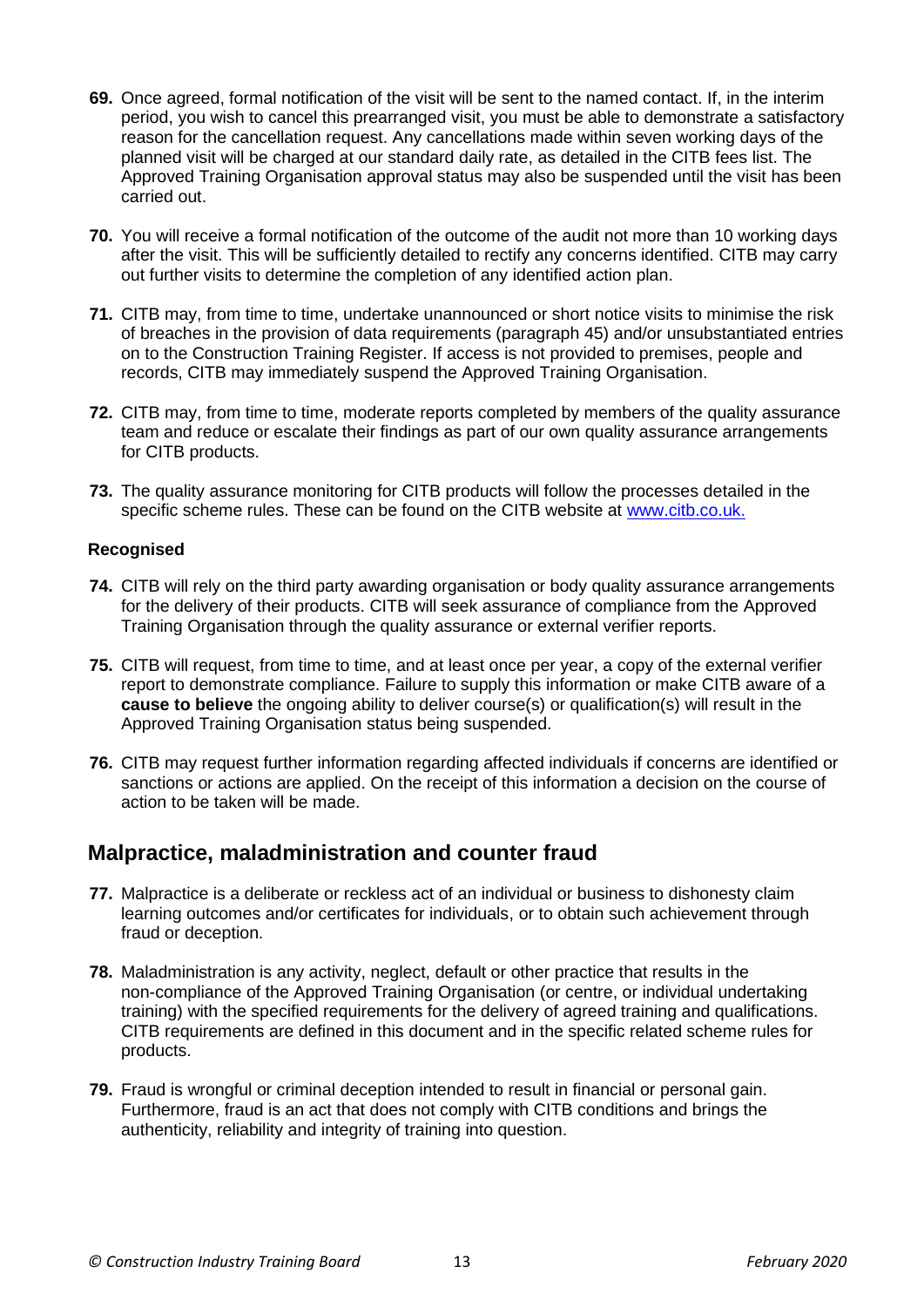- **80.** You are required, as an Approved Training Organisation, to report all cases of alleged malpractice, maladministration or fraud to CITB by emailing [report.it@citb.co.uk.](mailto:report.it@citb.co.uk) All staff involved in delivery, administration or quality monitoring activities must have detailed knowledge of the Approved Training Organisation's counter fraud and bribery policy.
- **81.** You must have in place a documented whistleblowing policy that has been communicated to your staff to enable them to report instances of, but not limited to, malpractice, maladministration and/or fraud.
- **82.** Upon receipt of any fraud or bribery reports, CITB will suspend the Approved Training Organisation's approval to protect any future investigation.
- **83.** CITB will pass all details to the CITB Fraud department to carry out an investigation. This could include (but is not limited to) centre visits, staff interviews, candidate interviews and investigation of all relevant paperwork.
- **84.** In the first instance a report of the investigation will be sent to the CITB fraud manager and CITB quality and verification manager. A decision will then be made within 10 working days, where practicable, as to the outcome and any relevant subsequent action.
- **85.** In the event of any withdrawal (voluntary or not) you must make all reasonable efforts to ensure candidates are not adversely affected. You must make provisions for all paperwork to be stored and accessible for a period of three years and, where needed, CITB can help you with this. You must make provisions for candidates that are still active and have not completed their training, ensuring that they have given permission for their personal details to be passed to a new Approved Training Organisation, prior to the withdrawal.
- **86.** If you fail to co-operate with CITB at any stage of the investigation process this will result in suspension of the Approved Training Organisation status.
- **87.** If you are implicated in a case of malpractice, maladministration or fraud that is upheld by CITB, your Approved Training Organisation status approval will be removed. CITB will terminate with immediate effect any Approved Training Organisation where fraud is identified.
- **88.** If you wish to withdraw your Approved Training Organisation status you must ensure the following.
	- CITB has been notified formally in writing, giving three months' notice prior to taking any action. This must be completed by the Approved Training Organisation's authorised representative and must detail the reason for the withdrawal.
	- For all candidates who have already completed, or will complete, training during the three month notice period, any achievements have been uploaded to the Construction Training Register.
	- If you have candidates where outstanding commitments have been made, suitable arrangements are in place for these individuals to complete their training. If transferred to another Approved Training Organisation, individual agreement is sought and confirmation of personal data sharing is gained.
	- Provision is made to store training records, as detailed in the data requirements section of this document. These must be kept for a period of three years.
	- You facilitate and allow a CITB closure visit, if required by CITB.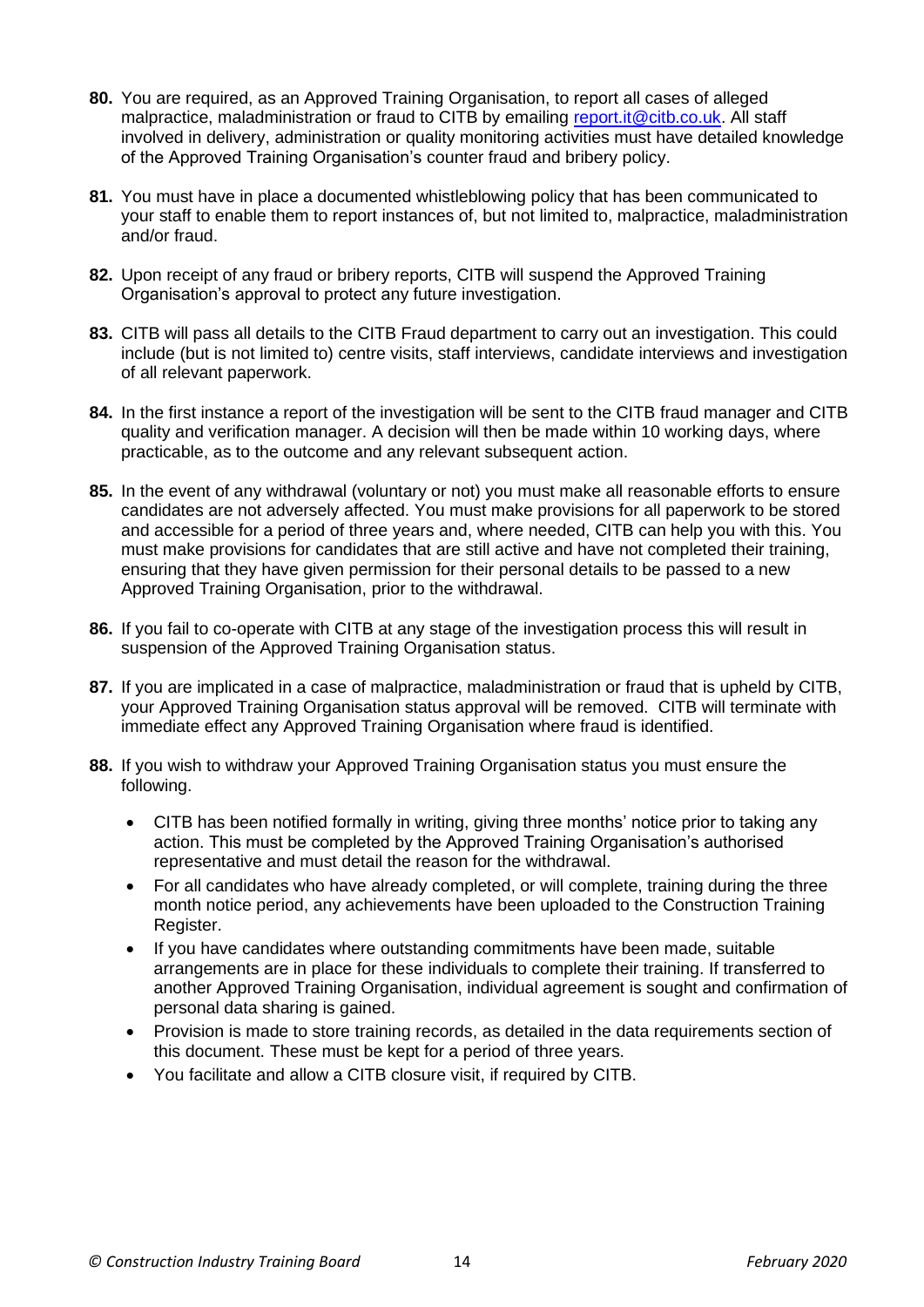### **Code of conduct**

- **89.** CITB expects its staff to conduct themselves with integrity, impartiality and honesty. Dealings with customers are expected to be completed sympathetically, efficiently, promptly (within stated timescales, where applicable) and without bias.
- **90.** This behaviour is also expected to be reflected by the Approved Training Organisation's staff and associated personnel in their dealings with CITB staff. As a result, CITB will take appropriate action if this is found to fall below our expectations.

### **Modern slavery**

- **91.** Section 54 of the Modern Slavery Act 2015 sets requirements for large, commercial organisations to produce an annual slavery and human trafficking statement. CITB's statement is published on the CITB website at [www.citb.co.uk.](http://www.citb.co.uk/)
- **92.** Any Approved Training Organisation that meets the requirements set out in Section 54 of the Modern Slavery Act 2015 would be required to have in place their own statement covering the areas listed within the Act. For smaller organisations, it is expected that Approved Training Organisations are aware of the steps being taken by CITB in this area and will be familiar with the contents of the Act, taking reasonable actions to comply.

### **Appeals**

**93.** In the event that a sanction is applied, due to the non-compliance with the requirements set out in the contract (including this document and any specific scheme rules) or as a result of an instigated CITB investigation, an Approved Training Organisation may wish to appeal. This must clearly set out in writing the grounds for the appeal, listing any evidence that is held in support. The appeal must be made within 10 working days of the original decision being made and it should be addressed to:

Quality and Verification Manager CITB PO Box 320 Bircham Newton King's Lynn Norfolk PE30 6RH

Your appeal will normally be heard within 10 working days of receipt. The nature and complexity of the appeal may necessitate this period being extended. Unless alternative arrangements have been made with the agreement of the quality and verification manager, any decision (and resultant action) will remain in place until the appeal decision has been communicated to you in writing.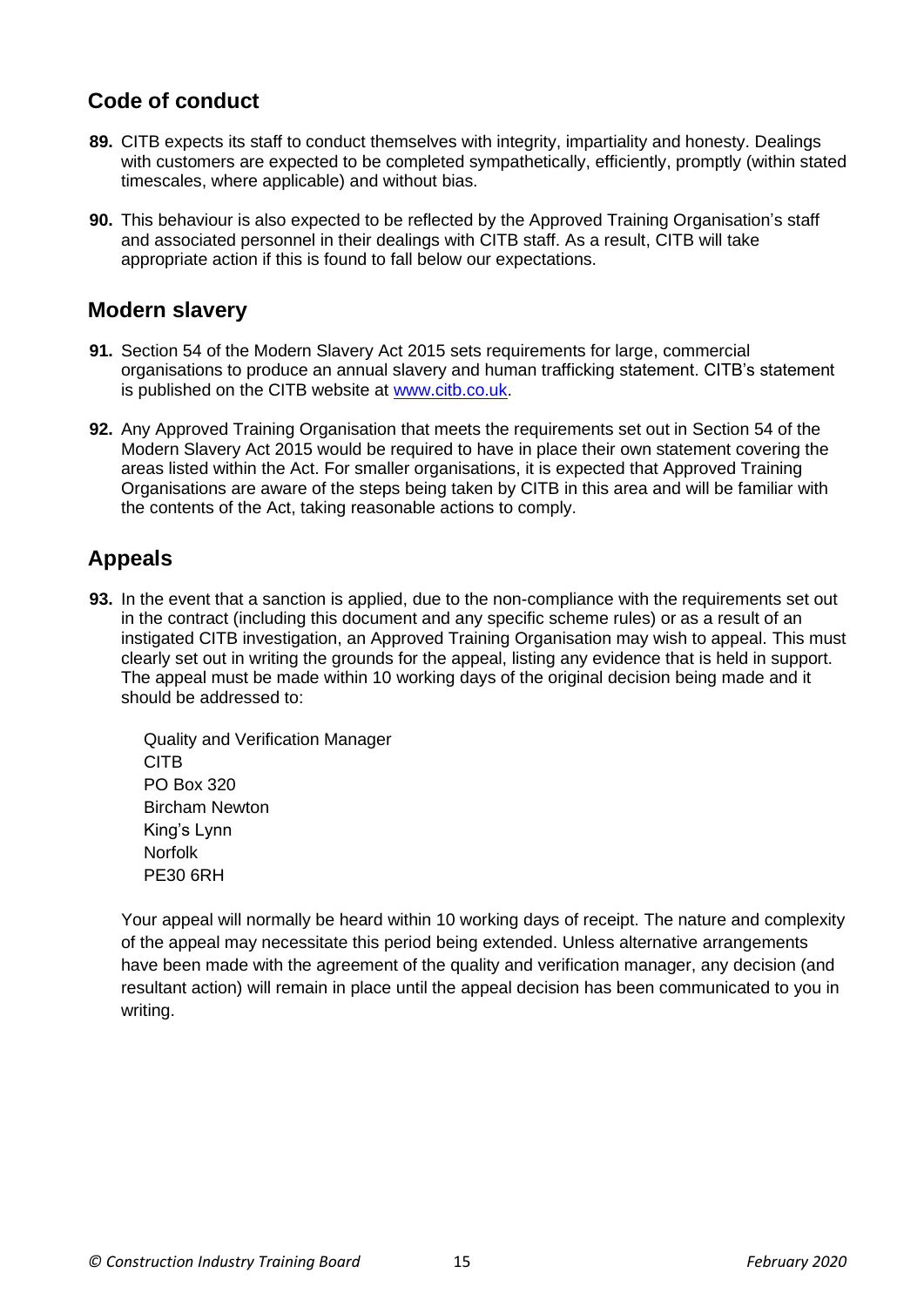# **Approved Training Organisation approval criteria**

## **Management and systems**

| Reference | Approval criteria                                                                                                                                                                                                                                                                                                                                                          | <b>Examples</b>                                                                                                                                                                             | <b>Products</b>              | Compliance<br>reference |
|-----------|----------------------------------------------------------------------------------------------------------------------------------------------------------------------------------------------------------------------------------------------------------------------------------------------------------------------------------------------------------------------------|---------------------------------------------------------------------------------------------------------------------------------------------------------------------------------------------|------------------------------|-------------------------|
| 1.0       | Policies are in place that help<br>the provider to operate<br>effectively and meet the agreed<br>requirements for an Approved<br><b>Training Organisation</b><br>These policies and procedures<br>are reviewed at least annually<br>and updated with relevant<br>changes<br>All changes are communicated<br>to relevant parties (candidates,<br>delegates, staff and CITB) | • Health and safety<br>• Equality and diversity<br>• Counter fraud and<br>bribery<br>• Quality management<br>systems<br>• Appeals<br>Conflicts of interest<br>$\bullet$<br>• Whistleblowing | All categories               | Level 1                 |
| 1.1       | Insurances are in place that<br>protect all stakeholders<br>(delegates, staff and<br>customers)                                                                                                                                                                                                                                                                            | • Evidence of employer<br>liability<br>Evidence of public<br>liability<br>Evidence of<br>$\bullet$<br>professional indemnity                                                                | All categories               | Level 3                 |
| 1.2       | The Approved Training<br>Organisation carries out and<br>records due diligence checks<br>for delivery staff to ensure<br>suitability and that they meet<br>any given CITB, standard or<br>scheme requirements<br>Evidence of these checks and<br>staff details and qualifications<br>are available for audit                                                               | Records of checks<br>made<br>• Staff qualifications and<br>CVs                                                                                                                              | Assured and<br>CITB products | Level <sub>2</sub>      |
| 1.3       | The Approved Training<br>Organisation keeps CITB up to<br>date with any changes that<br>could affect delivery or status<br>of the provider. Guidance is<br>sought if any uncertainty exists                                                                                                                                                                                | Records of updates<br>provided                                                                                                                                                              | All categories               | Level 1 to<br>Level 3   |
| 1.4       | The Approved Training<br>Organisation submits all<br>required details accurately to<br>the Construction Training<br>Register within the stated<br>timescales                                                                                                                                                                                                               | Records of timely,<br>accurate submissions                                                                                                                                                  | All categories               | Level 1 to<br>Level 3   |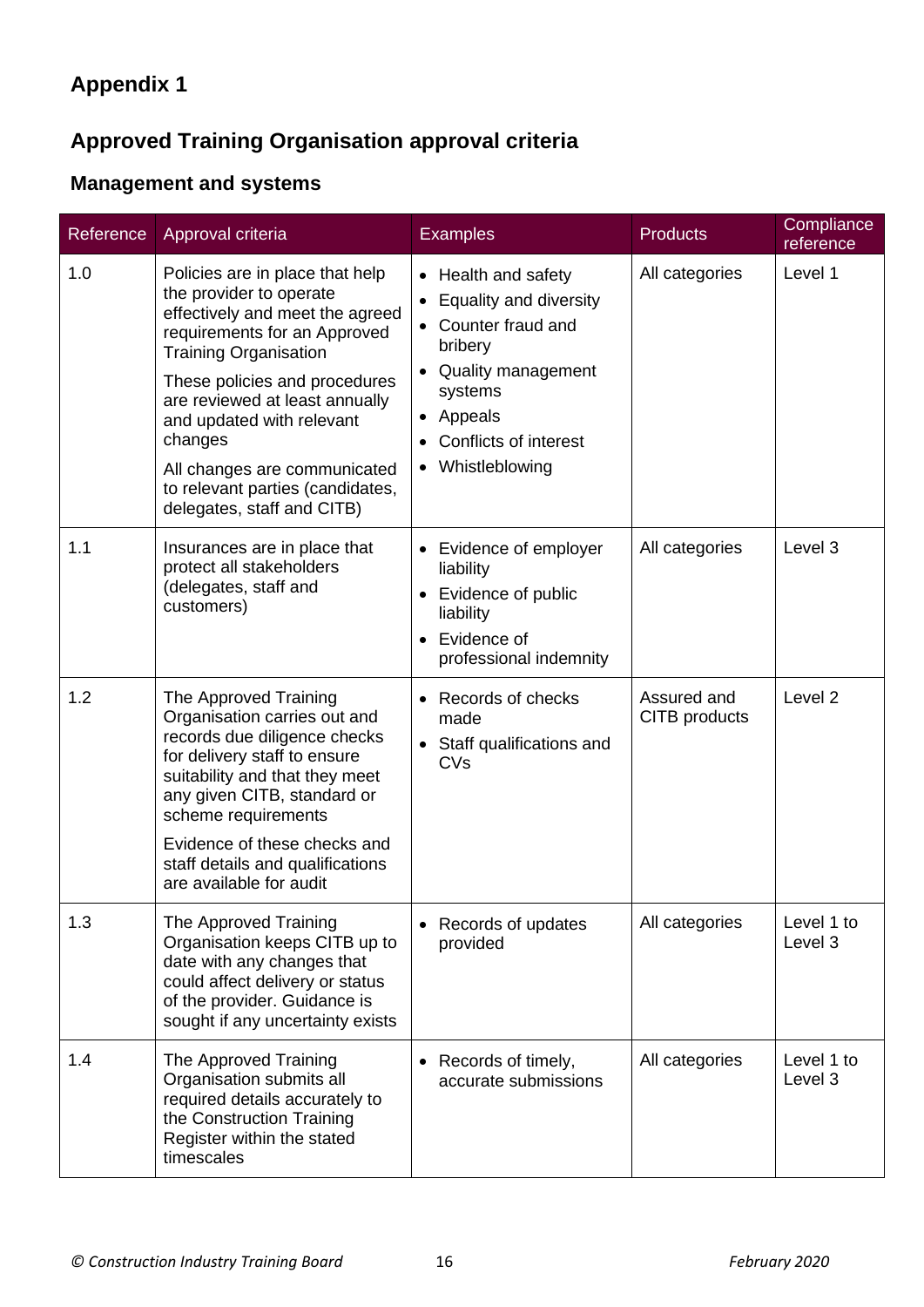## **Approved Training Organisation approval criteria**

## **Management and systems** *continued*

| Reference | Approval criteria                                                                                                                                                                                                                                                                                                                                                          | <b>Examples</b>                                                                                                                                                                                              | <b>Products</b>                                                                                                                                              | Compliance<br>reference |
|-----------|----------------------------------------------------------------------------------------------------------------------------------------------------------------------------------------------------------------------------------------------------------------------------------------------------------------------------------------------------------------------------|--------------------------------------------------------------------------------------------------------------------------------------------------------------------------------------------------------------|--------------------------------------------------------------------------------------------------------------------------------------------------------------|-------------------------|
| 1.5       | The Approved Training<br>Organisation maintains<br>auditable, accurate records and<br>provides access to CITB on<br>request (including Approved<br><b>Training Organisation</b><br>premises, staff and training<br>delivery locations)                                                                                                                                     | Training delivery staff<br>$\bullet$<br>Candidate and delegate<br>information<br>Quality assurance                                                                                                           | All categories                                                                                                                                               | Level 1 to<br>Level 3   |
| 1.6       | The Approved Training<br>Organisation has clearly written<br>operating procedures, covering<br>all aspects of the training<br>delivery and related<br>administration activities<br>Any conflicts of interest are<br>identified and documented with<br>steps taken to minimise risk in<br>the delivery. Where risks<br>cannot be minimised, guidance<br>is sought from CITB | • Operating procedures<br>related to Approved<br><b>Training Organisation</b><br>delivery<br>Conflict of interest<br>policy<br><b>Approved Training</b><br>$\bullet$<br>Organisation<br>organisational chart | Assured and<br>CITB products<br>Please refer to<br>specific scheme<br>rules for detail<br>Recognised<br>Please see specific<br>guidance for this<br>category | Level 1                 |
| 1.7       | Individual agreement (or opt<br>out) is gained from prospective<br>candidates or delegates to<br>allow the use of personal data<br>for the purpose of the CITB,<br><b>CTR and Approved Training</b><br>Organisation meeting current<br>legislative requirements<br>Confirmations to be available<br>for audit                                                              | Candidate confirmations<br>of agreement                                                                                                                                                                      | All categories                                                                                                                                               | Level <sub>2</sub>      |
| 1.8       | Actions arising from CITB<br>quality interventions are shared<br>with relevant staff and<br>completed within agreed<br>timescales                                                                                                                                                                                                                                          | Evidence of closure of<br>actions<br>Meeting minutes<br>$\bullet$<br>Changes to processes<br>Improved records                                                                                                | Assured and<br>CITB products                                                                                                                                 | Level 2                 |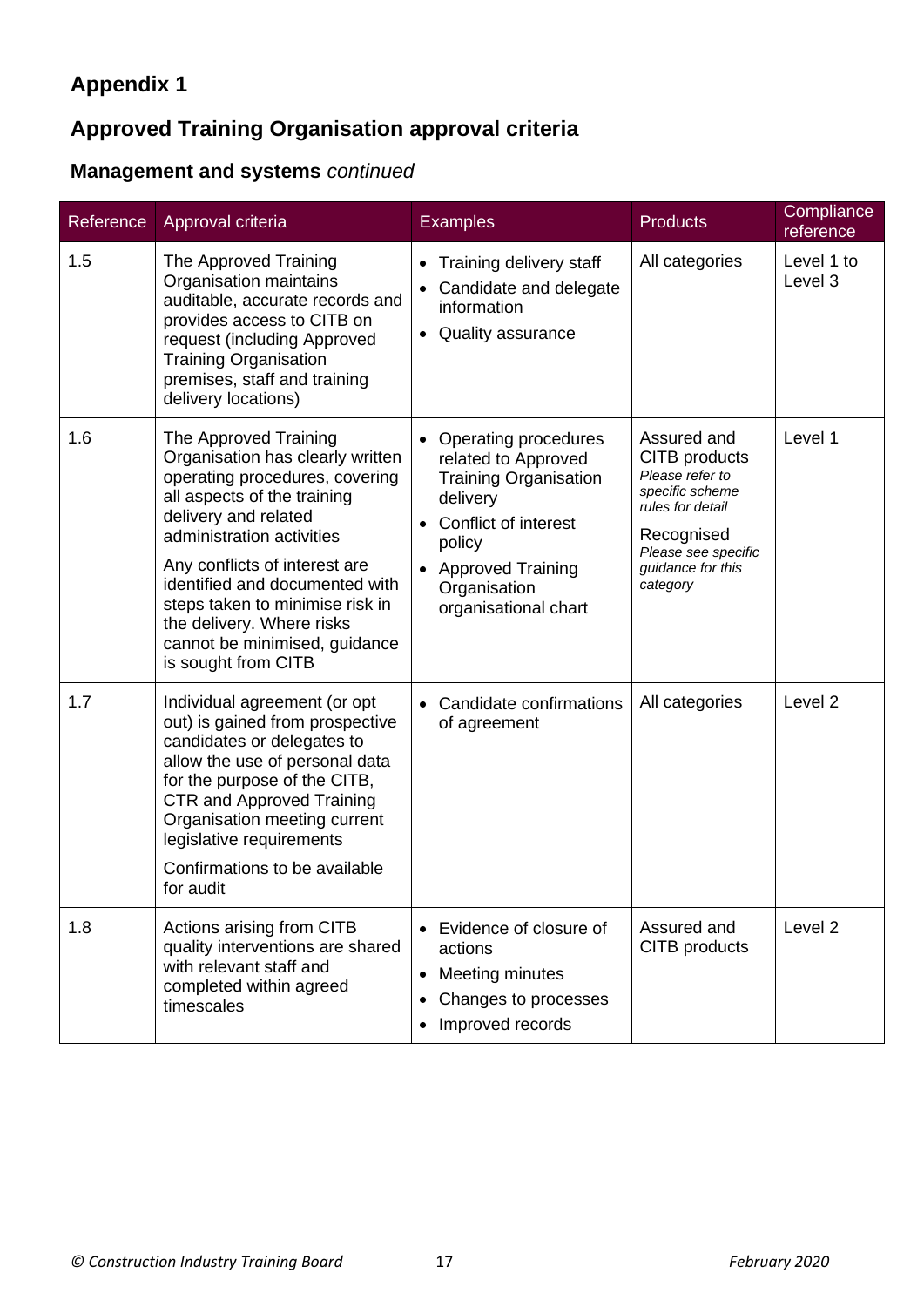# **Approved Training Organisation approval criteria**

### **Resources**

| Reference | Approval criteria                                                                                                                                                                                                                                                              | <b>Examples</b>                                                                                                                                                                               | <b>Products</b>                                                                                                                                              | Compliance<br>reference                       |
|-----------|--------------------------------------------------------------------------------------------------------------------------------------------------------------------------------------------------------------------------------------------------------------------------------|-----------------------------------------------------------------------------------------------------------------------------------------------------------------------------------------------|--------------------------------------------------------------------------------------------------------------------------------------------------------------|-----------------------------------------------|
| 2.0       | Sufficient qualified staff are in<br>place to meet the demands of<br>delivery, as specified in the<br>scheme rules or training<br>standard                                                                                                                                     | Number will be determined<br>by:<br>• standard requirements<br>• delegate numbers<br>agreed course<br>$\bullet$<br>requirements or scheme<br>rules                                            | Assured and<br>CITB products<br>Please refer to<br>specific scheme<br>rules for detail<br>Recognised<br>Please see specific<br>guidance for this<br>category | Level 3                                       |
| 2.1       | <b>Approved Training</b><br>Organisation staff have clearly<br>defined roles, are aware of<br>their responsibilities and are<br>kept up to date with relevant<br>changes. Relevant CPD<br>activities are undertaken and<br>recorded to Approved Training<br>Organisation staff | • Role descriptions<br>• Approved Training<br>Organisation<br>organisational chart<br>Meeting minutes and/or<br>$\bullet$<br>records of internal<br>communication<br>CPD records<br>$\bullet$ | Assured and<br>CITB products<br>Please refer to<br>specific scheme<br>rules for detail<br>Recognised<br>Please see specific<br>guidance for this<br>category | Level 1                                       |
| 2.2       | Standards and self-<br>assessment documentation is<br>held, fully completed and<br>available for CITB audit on<br>request                                                                                                                                                      | • Standards and self-<br>assessment documents                                                                                                                                                 | Assured                                                                                                                                                      | Level <sub>2</sub>                            |
| 2.3       | Required physical resources<br>are listed by the standard or<br>scheme rules are in place,<br>meeting any given<br>specification<br>Current UK Health, Safety and<br><b>Welfare Regulations are</b><br>followed, along with any<br>relevant industry best practice             | • Standard self-<br>assessment documents                                                                                                                                                      | Assured                                                                                                                                                      | Level <sub>2</sub>                            |
| 2.4       | Health, safety and welfare<br>systems are in place to protect<br>the Approved Training<br>Organisation staff, candidates<br>and others. These are<br>reviewed and maintained                                                                                                   | • Risk assessments<br><b>Method statements</b><br>Health and safety policy<br>Health and safety audits<br>and records of updates<br>Maintenance records                                       | Assured and<br>CITB products                                                                                                                                 | Dependent<br>on risk<br>Level 1 to<br>Level 3 |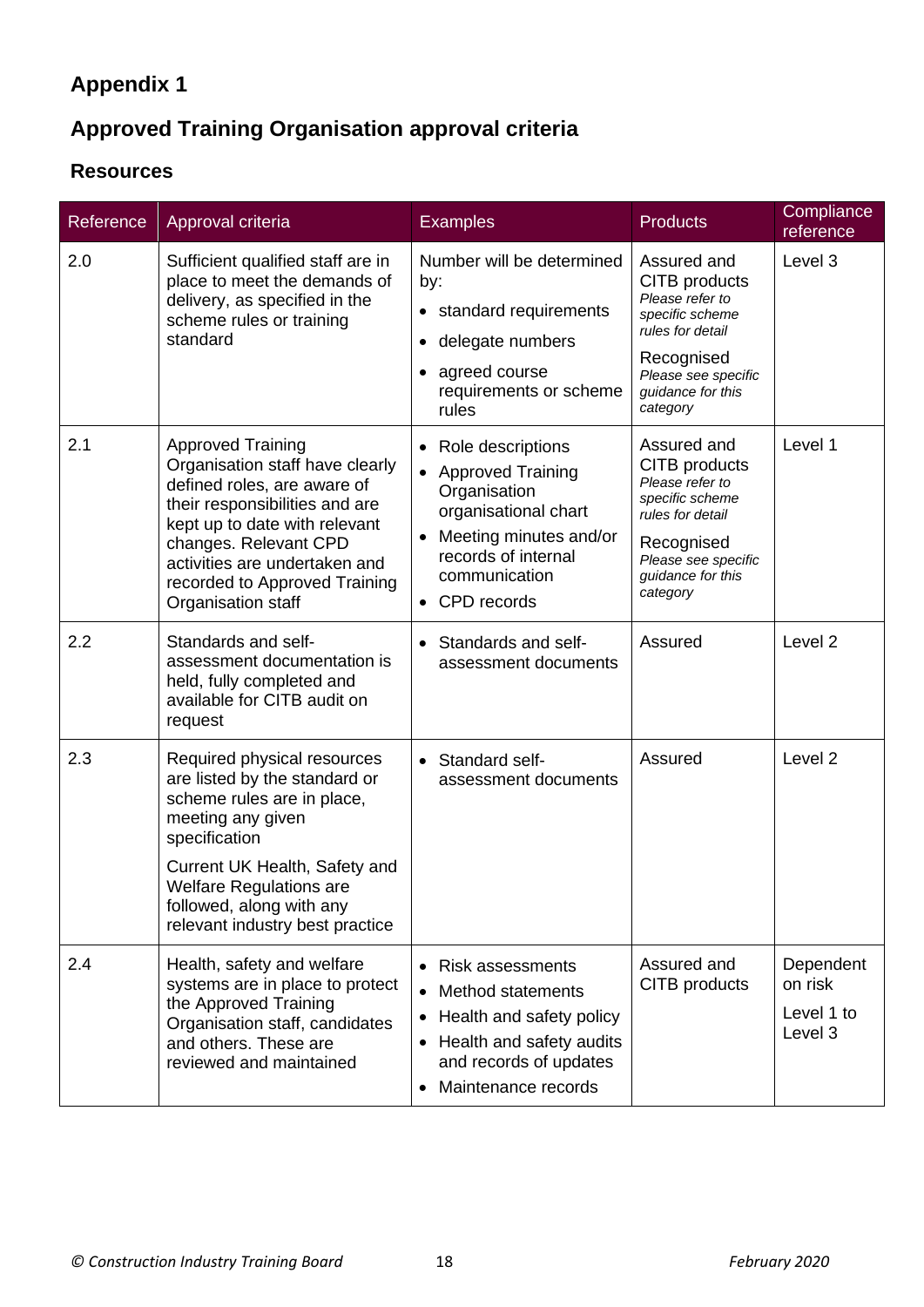# **Approved Training Organisation approval criteria**

## **Candidates**

| Reference | Approval criteria                                                                                                                                                                                                                                                                                                                                                                                                           | <b>Examples</b>                                                                                                                                                                                                            | <b>Products</b>              | Compliance<br>reference |
|-----------|-----------------------------------------------------------------------------------------------------------------------------------------------------------------------------------------------------------------------------------------------------------------------------------------------------------------------------------------------------------------------------------------------------------------------------|----------------------------------------------------------------------------------------------------------------------------------------------------------------------------------------------------------------------------|------------------------------|-------------------------|
| 3.0       | Information submitted to the<br><b>Construction Training Directory</b><br>is accurate, allowing<br>employers and delegates to<br>make informed decisions on<br>the content of the training<br>course                                                                                                                                                                                                                        | • Course information held<br>on the Construction<br><b>Training Directory that</b><br>accurately describes the<br>training being offered                                                                                   | All categories               | Level <sub>2</sub>      |
| 3.1       | All candidates and delegates<br>undergo initial assessment to<br>accurately identify course<br>sustainability and where any<br>special requirements or<br>reasonable adjustments are<br>required. Records are kept<br>Any identified needs are<br>recorded. The CITB Equal<br>Opportunities and Reasonable<br>Adjustments Policy and/or<br>specific scheme rules are<br>followed, where possible, to<br>provide fair access | • Candidate initial<br>assessment results and<br>records of any<br>adjustments made                                                                                                                                        | Assured and<br>CITB products | Level 2                 |
| 3.2       | Candidate and delegate<br>identification checks are<br>undertaken and recorded in<br>line with the requirements<br>listed in Appendix 3 and<br>paragraphs 43 and 44 of this<br>document                                                                                                                                                                                                                                     | Candidate ID checks                                                                                                                                                                                                        | Assured and<br>CITB products | Level 2                 |
| 3.3       | Candidates and delegates<br>undertake a suitable and<br>sufficient induction for the<br>training being provided.<br>Accurate confirmations are<br>kept                                                                                                                                                                                                                                                                      | • Records of candidate<br>inductions                                                                                                                                                                                       | Assured and<br>CITB products | Level 1                 |
| 3.4       | Training, assessment and<br>delivery are undertaken in<br>English, Welsh or Irish. If<br>delivery occurs in another<br>language, this is permitted and<br>carried out in line with the<br>specific scheme guidance                                                                                                                                                                                                          | • Initial assessment<br>records<br>Induction records<br>$\bullet$<br>Internal quality<br>٠<br>assurance monitoring<br>Records of delivery<br>$\bullet$<br>Records of authorised<br>delivery if another<br>language is used | Assured and<br>CITB products | Level 3                 |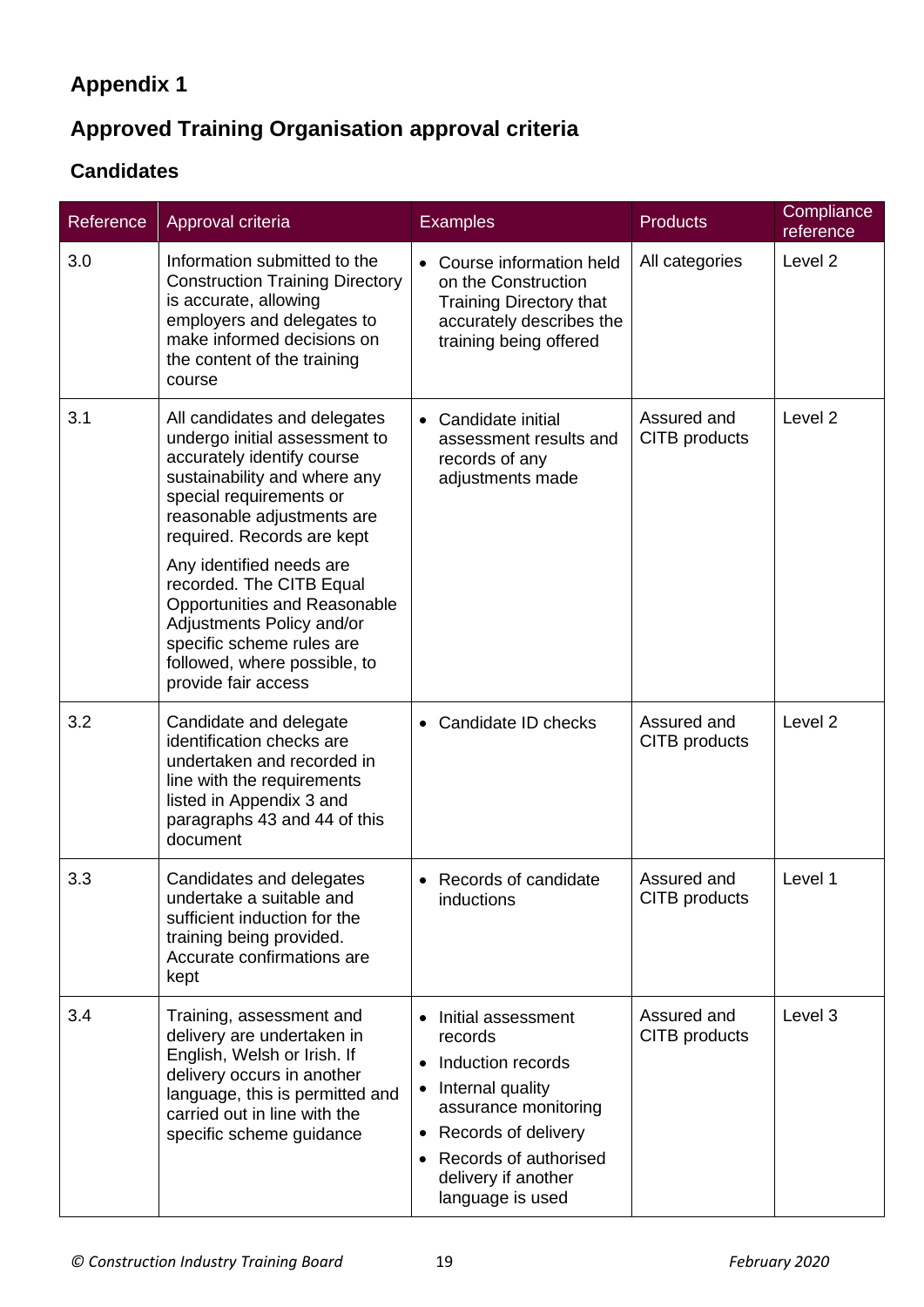# **Approved Training Organisation approval criteria**

## **Candidates** *continued*

| Reference | Approval criteria                                                                                                                                                            | <b>Examples</b>                                                                                                                                                               | <b>Products</b>                 | Compliance<br>reference |
|-----------|------------------------------------------------------------------------------------------------------------------------------------------------------------------------------|-------------------------------------------------------------------------------------------------------------------------------------------------------------------------------|---------------------------------|-------------------------|
| 3.5       | Candidates and employers are<br>made aware of the Approved<br>Training Organisation's appeal<br>and complaints procedure.<br>Access is given without the<br>need for request | Complaints and appeals<br>$\bullet$<br>procedures<br>Candidate induction<br>records<br>Feedback from<br>employers and<br>candidates<br>• Records of appeals and<br>complaints | <b>Assured CITB</b><br>products | Level 2                 |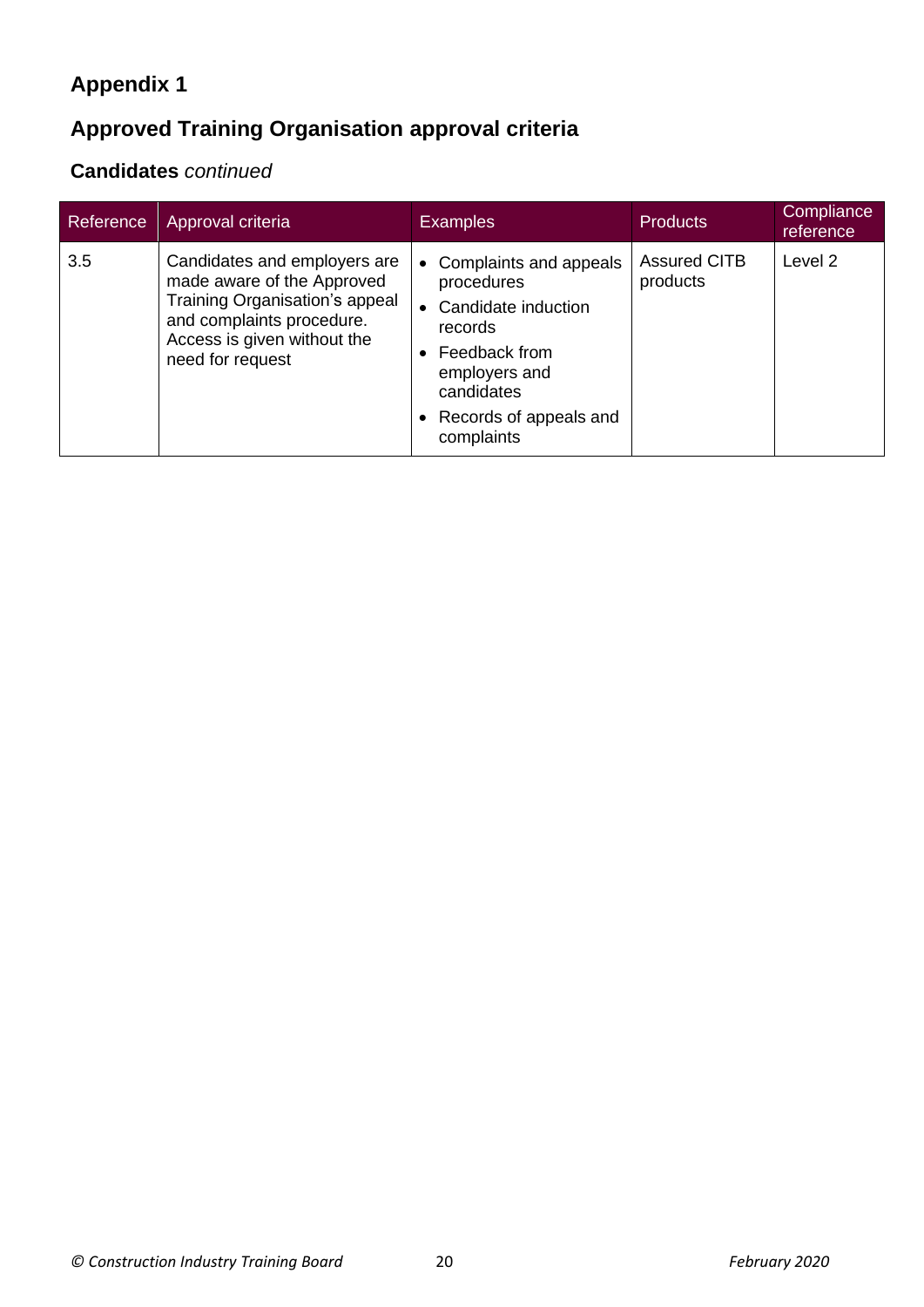# **Approved Training Organisation approval criteria**

## **Internal quality assurance**

| Reference | Approval criteria                                                                                                                                                                                                                                                                                                                                                          | <b>Examples</b>                                                                                                                    | <b>Products</b>              | Compliance<br>reference |
|-----------|----------------------------------------------------------------------------------------------------------------------------------------------------------------------------------------------------------------------------------------------------------------------------------------------------------------------------------------------------------------------------|------------------------------------------------------------------------------------------------------------------------------------|------------------------------|-------------------------|
| 4.0       | Quality management systems<br>are clearly documented and<br>cover all aspects of the<br><b>Approved Training</b><br>Organisation's processes                                                                                                                                                                                                                               | • QMS systems that<br>monitor                                                                                                      | Assured and<br>CITB products | Level 1                 |
| 4.1       | The Approved Training<br>Organisation has in place<br>suitably qualified staff to carry<br>out quality monitoring activity                                                                                                                                                                                                                                                 | <b>Staff requirements</b><br>(paragraph 35)                                                                                        | Assured and<br>CITB products | Level 3                 |
| 4.2       | Records of quality monitoring<br>are maintained in line with<br>agreed quality management<br>system requirements, allowing<br>for audit, and available for<br>review                                                                                                                                                                                                       |                                                                                                                                    | Assured and<br>CITB products | Level <sub>2</sub>      |
| 4.3       | Quality monitoring activity<br>ensures that CITB product<br>scheme rules and industry<br>standard requirements are<br>consistently followed by the<br>delivery team<br>Records of training documents<br>demonstrate full completion of<br>published standards or course<br>requirements. Records of<br>training meet CITB data<br>requirements (paragraph 43<br>and $44$ ) | • Evidence of quality<br>system review and<br>updates<br>Evidence of closure of<br>agreed CITB quality<br>interventions            | Assured and<br>CITB products | Level <sub>2</sub>      |
| 4.4       | Quality monitoring systems<br>and processes are regularly<br>reviewed, with changes made<br>to improve, where needed<br>Actions from CITB quality<br>interventions are actioned and<br>used to update internal<br>processes to avoid repetition<br>or reoccurrence                                                                                                         | Evidence of quality<br>system review and<br>updates<br>Evidence of closure of<br>$\bullet$<br>agreed CITB quality<br>interventions | Assured and<br>CITB products | Level 1                 |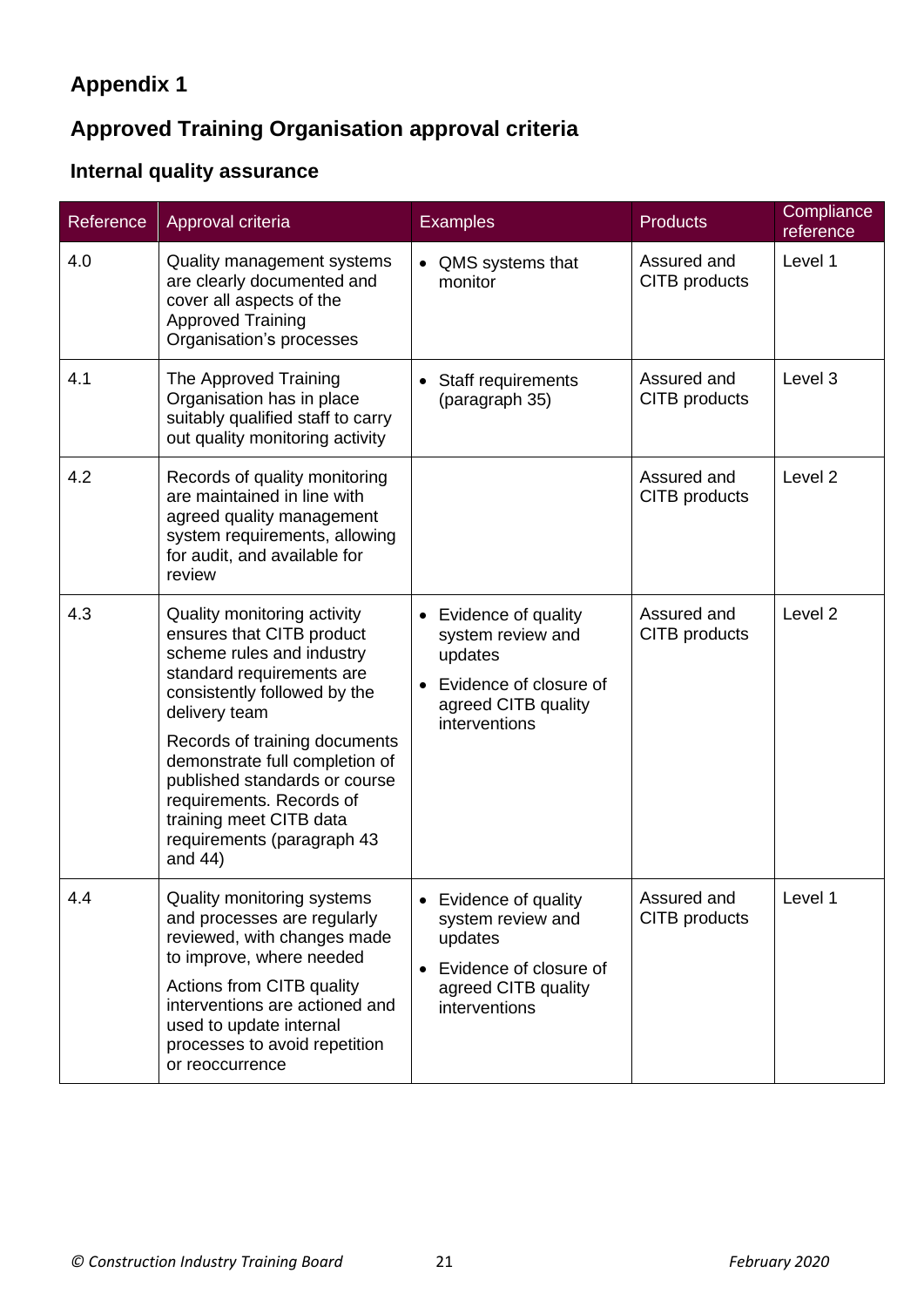# **Approved Training Organisation approval criteria**

### **Records**

| Reference | Approval criteria                                                                                                                                                                                   | <b>Examples</b>                                                                                                                                        | <b>Products</b>                     | Compliance<br>reference |
|-----------|-----------------------------------------------------------------------------------------------------------------------------------------------------------------------------------------------------|--------------------------------------------------------------------------------------------------------------------------------------------------------|-------------------------------------|-------------------------|
| 5.0       | Records                                                                                                                                                                                             | Evidence of data<br>$\bullet$<br>collection, review and<br>relevant changes (for<br>example, date review,<br>meeting minutes and<br>procedure changes) | Assured and<br>CITB products        | Level 1                 |
| 5.1       | The Approved Training<br>Organisation collects and<br>records candidate, delegate<br>and employer feedback<br>This is regularly reviewed and<br>used to improve the quality of<br>delivery          | • Evidence of employer<br>and candidate delivery<br>Records of changes<br>$\bullet$<br>made<br>Evidence of action<br>taken as a result of<br>feedback  | Assured and<br>CITB products        | Level 1                 |
| 5.2       | The approved training<br>organisation will have<br>processes to ensure Delegates<br>are made aware of any<br>requirement to provide<br>photographic identification on<br>the first day of a course. | Evidence of;<br>Processes and<br>procedures<br>Pre-course information<br>and joining<br>instructions<br>Staff training records                         | Assured and<br><b>CITB Products</b> | Level 1                 |
| 5.3       | The trainer shall capture<br>evidence of the photographic<br>identification and must include<br>as a minimum;<br>ID description;                                                                    | Evidence of:<br>Photographic<br>identification log                                                                                                     | Assured and<br>CITB products        | Level 1 to<br>Level 3   |
|           | Last 4 digits of the<br>identification or photo copy of<br>the identification should there<br>be no identification numbers.                                                                         |                                                                                                                                                        |                                     |                         |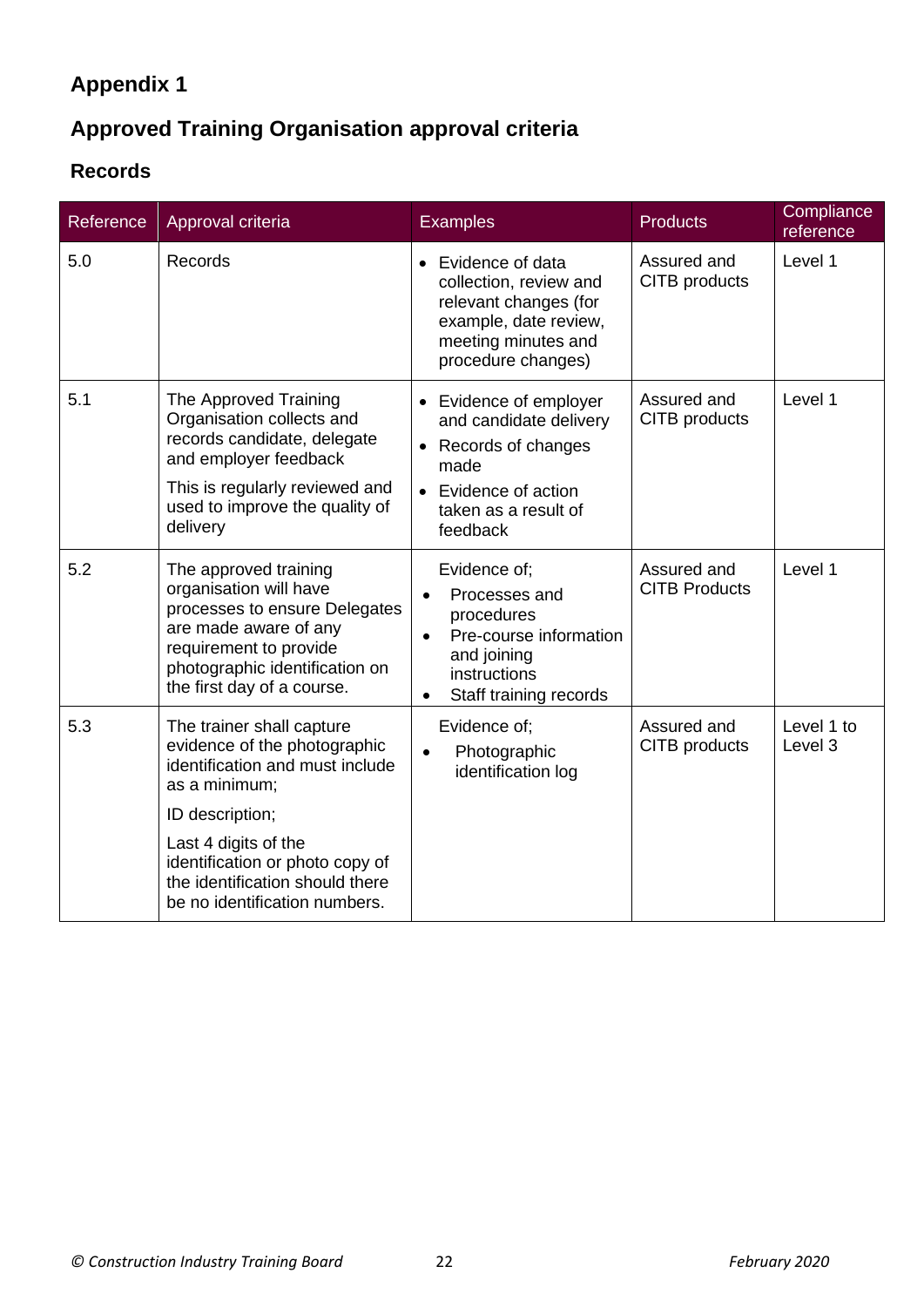### **Corrective actions**

Upon the conclusion of a quality assurance intervention, where it has been found that the Approved Training Organisation is not compliant with Appendix 1, CITB will issue a corrective action as detailed below.

#### **Action plan – Level 1**

This will not affect the Approved Training Organisation's ability to deliver training or access the Construction Training Directory or Construction Training Register. An action plan will be issued by the CITB Quality Assurance department and/or CITB quality representative detailing the required action to be undertaken in order to become compliant with the approval criteria.

#### **Removal of access to either the Construction Training Register or Construction Training Directory – Level 2**

The Approved Training Organisation's details will be temporarily removed from the Construction Training Directory, or the Approved Training Organisation will be prevented from uploading achievement data into the Construction Training Register. Actions will be provided by the CITB Quality Assurance department and/or quality representative and successful completion of these will be required by CITB before access will be reinstated, returning the Approved Training Organisation to be compliant with the approval criteria in Appendix 1.

#### **Removal of access to both the Construction Training Directory and Construction Training Register – Suspension of Approved Training Organisation status – Level 3**

Due to the severity of the areas identified as requiring attention, the Approved Training Organisation will have all course details removed from the Construction Training Register. Where possible, time-bound actions will be provided by the CITB Quality Assurance department and/or quality representative, which will require completion before access rights will be reinstated, returning the Approved Training Organisation to be compliant with the approval criteria in Appendix 1.

### **Persistent and repeated failures**

In situations where the Approved Training Organisation fails to remedy a shortfall identified by CITB or consistently repeats the same shortfall, CITB may escalate the level of action applied to the Approved Training Organisation.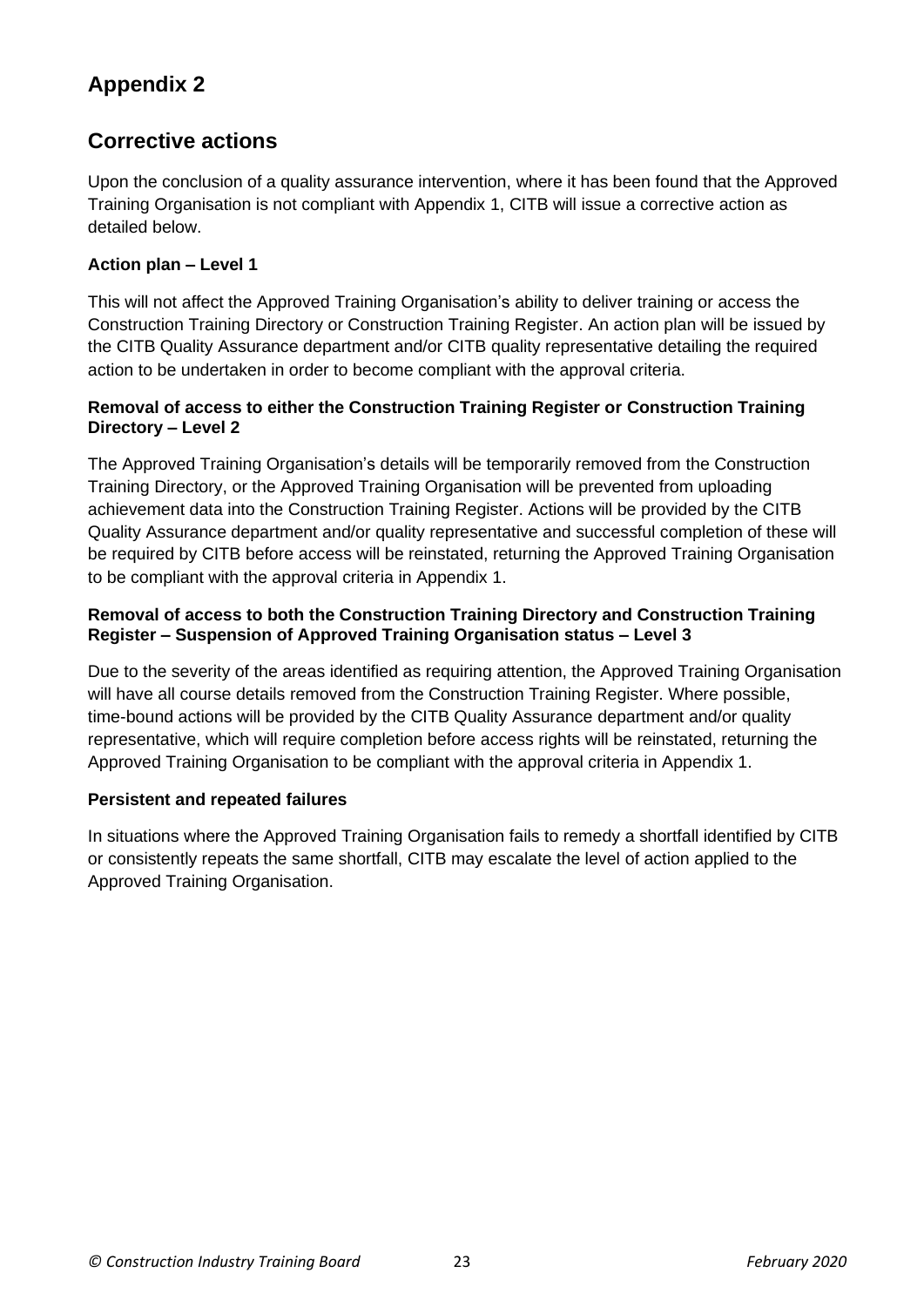### **Accepted trainer qualifications**

Listed in the table below are the recognised trainer qualifications (Assured category and relevant CITB products). (*This list is accurate at the time of publication, and will be subject to change and review based on future requirements.*)

If the prospective trainer has completed a qualification or certified course not listed below, an application can be made to the CITB quality assurance team. Relevant additional information will be required to be submitted to support the application.

| <b>PTLLS Level 3</b>                                                         | Preparing to Teach in the Lifelong Learning Sector      |
|------------------------------------------------------------------------------|---------------------------------------------------------|
| <b>CTLLS Level 3</b>                                                         | Certificate in Teaching in the Lifelong Learning Sector |
| <b>DTLLS Level 5</b>                                                         | Diploma in Teaching in the Lifelong Learning Sector     |
| <b>PGCE</b>                                                                  | Postgraduate Certificate in Education                   |
| C&G 7302                                                                     | <b>Certificate in Delivering Learning</b>               |
| C&G 7303                                                                     | Preparing to Teach in the Lifelong Learning Sector      |
| C&G 7307                                                                     | Certificate in Delivering Learning/Teaching Adults      |
| C&G 7407                                                                     | <b>Certificate in Further Education Teaching</b>        |
| <b>PCET</b>                                                                  | Post Compulsory Education and Training                  |
| <b>Construction Plant Competence Scheme</b><br><b>Instructor Card</b>        |                                                         |
| <b>Certificate of Training Achievement</b><br><b>Instructor Card</b>         |                                                         |
| $L$ Unit 9 (L9)                                                              | Create climate that promotes learning                   |
| L Unit 10 (L10)                                                              | Enable learning through presentations                   |
| L Unit 11 (L11)                                                              | Enable learning through demonstrations and instruction  |
| L Unit 12 (L12)                                                              | Enable learning through coaching/mentoring              |
| Level 3 In Education and Learning                                            |                                                         |
| LEVEL 4 In Education and Learning                                            |                                                         |
| <b>TAQA L3 Award in Assessing Vocationally</b><br><b>Related Achievement</b> |                                                         |
| <b>TAQA L3 Certificate in Assessing</b><br><b>Vocational Achievement</b>     |                                                         |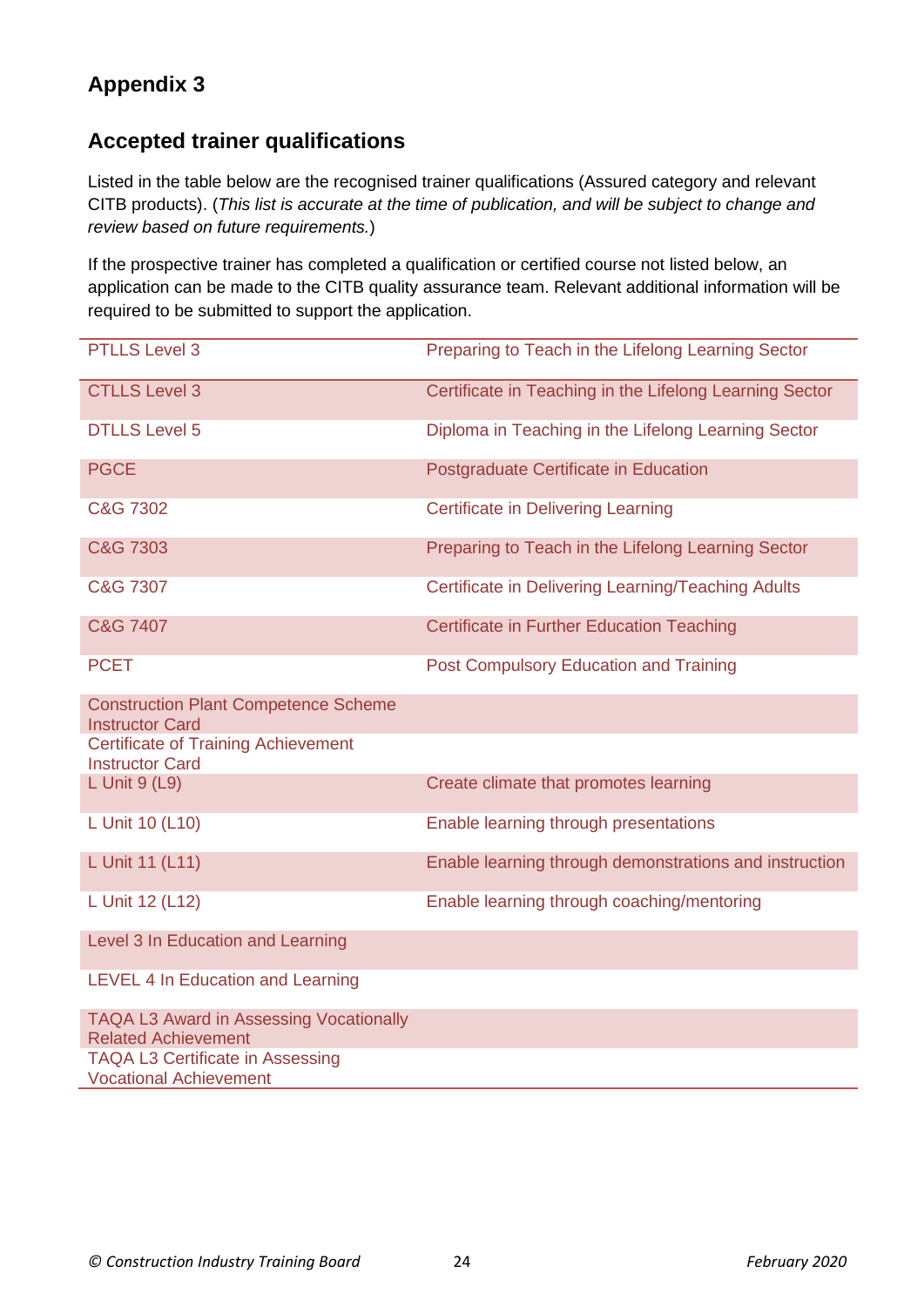### **Example reasons to update CITB**

The items listed below are to provide an indication of possible incidents that would require an Approved Training Organisation to provide an update to CITB. (*This list is not exhaustive.*)

- A material change in governance structure or legal status.
- A change of control.
- A merger between it and another Approved Training Organisation, company or organisation.
- Any insolvency or bankruptcy proceedings.
- There is a substantial error in the published training standard (Assured) or CITB product requirements.
- There has been a loss or theft of, or a breach of confidentiality in, Approved Training Organisation records (for example, delivery and administration).
- The Approved Training Organisation cannot supply requested information to CITB by a stipulated date.
- There has been a failure in the delivery of training and/or related assessments or testing that threatens industry confidence in the training, assessment or testing entered on the Construction Training Directory.
- Loss of key Approved Training Organisation staff that will limit or prevent the delivery of approved product categories (Assured, CITB products and Recognised).
- The Approved Training Organisation has issued incorrect results or certificates.
- The Approved Training Organisation believes that there has been an incident of malpractice or maladministration that could invalidate the achievement of a training standard, CITB course or regulated certificate.
- A third party awarding organisation has rescinded qualifications and/or certificates.
- A qualification or certificate has been returned as a result of an error and the achievement is no longer valid.
- Fraudulent or inappropriate use of the Construction Training Directory and Construction Training Register by Approved Training Organisation staff.
- The Approved Training Organisation is named as a party in any criminal or civil proceedings or is subject to a regulatory investigation or sanction by any professional, regulatory or government body.
- A senior officer of the Approved Training Organisation is a party to criminal proceedings (other than minor driving offences), is subject to any action for disqualification as a company director, or is subject to disciplinary proceedings by any professional, regulatory or government body.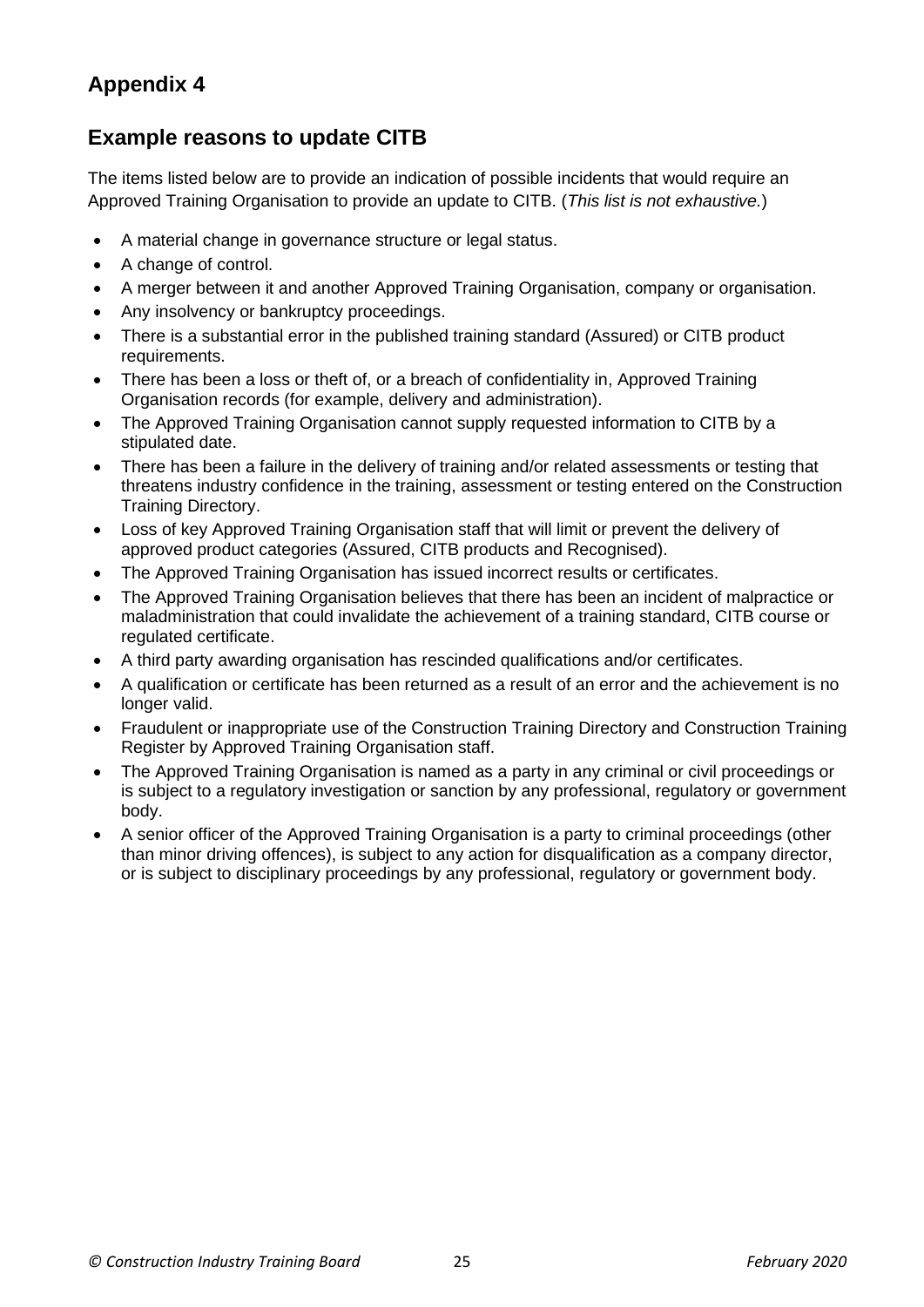### **Glossary**

### **Fair processing Notice statement**

#### *Fair Processing Notice*

*The information you provide to the CITB Approved Training Organisation, {insert name}, will be used for administering Training Courses and for purposes connected with the Construction Industry Training Board's ("CITB") role as an Industrial Training Board in accordance with the Industrial Training Act 1982.*

*Your data will be held securely and treated confidentially and will not be disclosed to external parties other than as required for the purposes described above. This may include sharing your information on the CITB Construction Training Register as well as with employers, awarding organisations, competency card schemes or training providers.*

*Further information, including your legal rights and how your information may be used, can be found by:*

- *viewing the CITB Privacy Notice online at citb.co.uk/privacy;*
- *asking the Approved Training Organisation for information about how they manage your personal data.*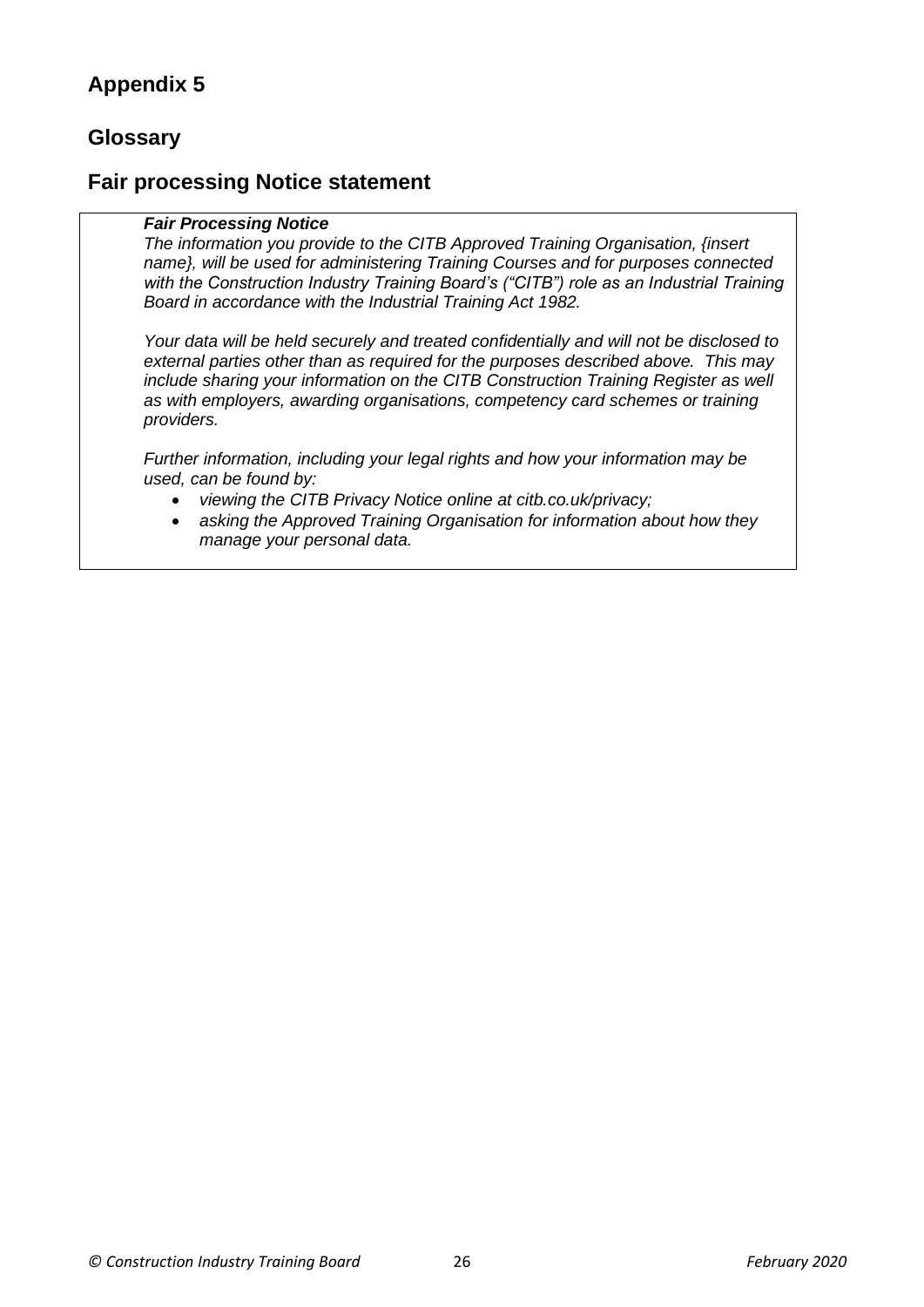# **Glossary**

| <b>Term</b>                                                           | <b>Definition</b>                                                                                                                                                                                                                                                                               |
|-----------------------------------------------------------------------|-------------------------------------------------------------------------------------------------------------------------------------------------------------------------------------------------------------------------------------------------------------------------------------------------|
| Appeal                                                                | The process through which a decision may be challenged on the<br>outcome of an enquiry about results or, where appropriate, other<br>procedural decisions affecting a centre or individual learner                                                                                              |
| <b>Approved Training</b><br>Organisation (ATO)                        | A commercial training provider, in-house training department,<br>college, university, charity or federation delivering construction-<br>related training courses and qualifications, delivered to the industry<br>or CITB standard, who has successfully completed the CITB<br>approval process |
| <b>Approved Training</b><br>Organisation authorised<br>representative | A named individual in the Approved Training Organisation<br>responsible for the overall quality assurance, management and<br>administration of product category/s approved                                                                                                                      |
| Assessment                                                            | A process of making decisions about the extent to which a<br>delegate's or candidate's performance meets the learning<br>outcomes for an agreed standard or training course. Assessment<br>methodology for the Assured category is listed within the standard                                   |
| Awarding organisation                                                 | A third party body that is regulated by OFQUAL, SQA or CECA and<br>awards qualifications                                                                                                                                                                                                        |
| Candidates and/or delegates                                           | Individuals that are undertaking training, assessment or testing<br>included in the defined product category for an Approved Training<br>Organisation                                                                                                                                           |
| Category (product)                                                    | Assured, CITB products and Recognised                                                                                                                                                                                                                                                           |
| Competent                                                             | Having the necessary skills, knowledge and experience to carry out<br>a task safely and to the standard required                                                                                                                                                                                |
| <b>Construction Training</b><br>Directory (CTD)                       | An online catalogue containing the details of training courses<br>delivered to an industry or CITB standard                                                                                                                                                                                     |
| <b>Construction Training</b><br>Register (CTR)                        | An online database that contains an individual's transferrable,<br>construction-related training courses and qualifications                                                                                                                                                                     |
| Continuous professional<br>development (CPD)                          | The process of tracking and documenting the skills, knowledge and<br>experience that is gained both formally and informally as work is<br>carried out, beyond any initial training. It's a record of what is<br>experienced, learnt and then applied                                            |
| Corrective action                                                     | Actions given by the CITB Quality Assurance department or<br>authorised member of staff that align to Appendix 1, that are<br>required to be completed by the Approved Training Organisation to<br>become compliant                                                                             |
| Customer co-ordinator                                                 | A member of CITB staff assigned to centres to give a single point of<br>contact                                                                                                                                                                                                                 |